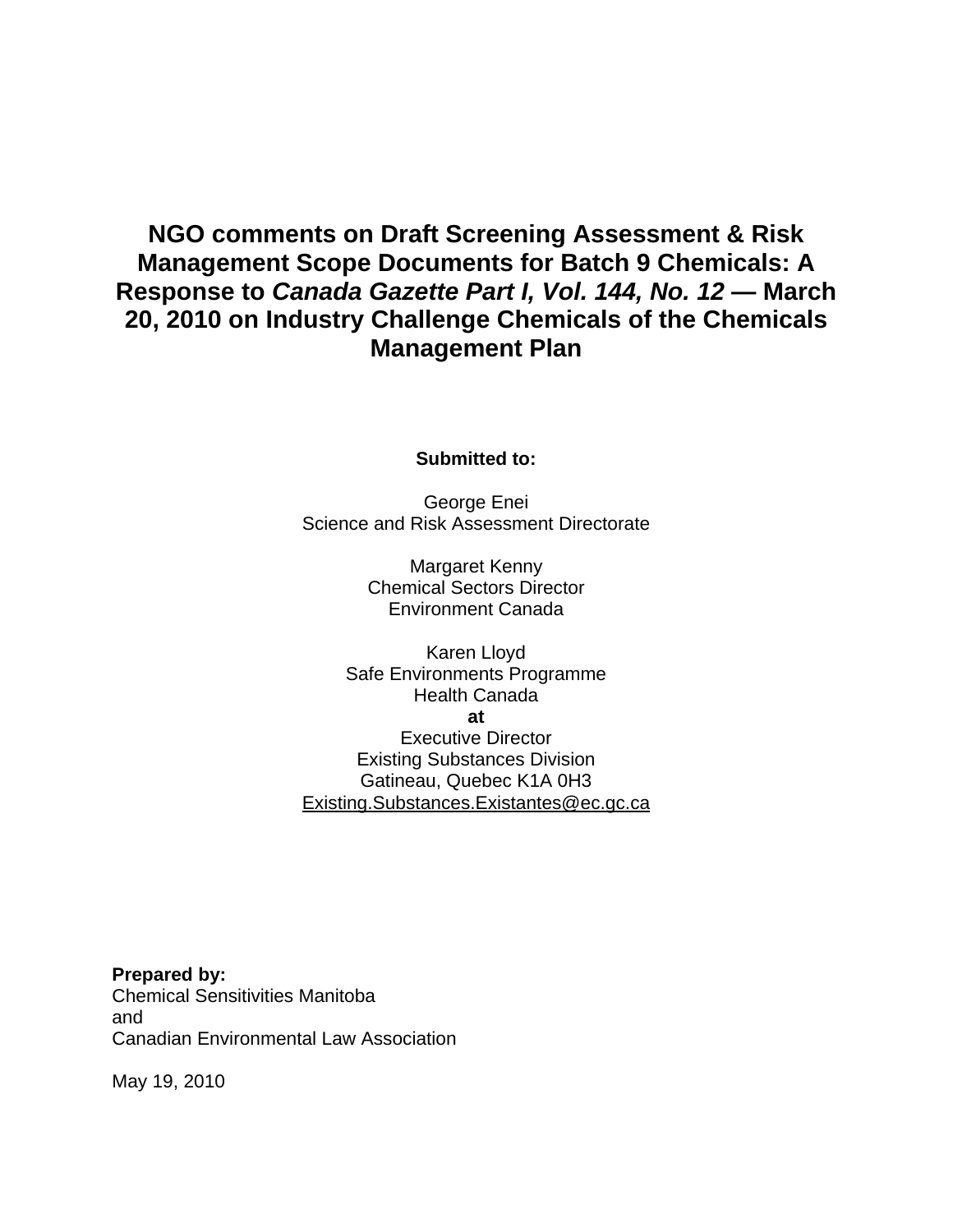# **Introduction**

The Canadian Environmental Law Association (CELA) and Chemical Sensitivities Manitoba (CSM) are submitting the following comments in response to the *Canada Gazette,* Part I, Vol. 144, No. 12 – March 20, 2010 release of the draft assessment and risk management scope documents and notice of intent to amend the Domestic Substances List to apply the Significant New Activity provision under CEPA to selected chemicals identified under the Chemicals Management Plan (CMP), Batch 9 of the Industry Challenge.

CELA (www.cela.ca) is a non-profit, public interest organization established in 1970 to use existing laws to protect the environment and to advocate for environmental law reform. It is also a legal aid clinic that provides legal services to citizens or citizens' groups who are otherwise unable to afford legal assistance. In addition, CELA also undertakes substantive environmental policy and legislation reform activities in the areas of access to justice, pollution and health, water sustainability and land use issues since its inception. Under its pollution and health program, CELA has been actively involved in matters that promote the prevention and elimination of toxic chemicals addressed in the *Canadian Environmental Protection Act*, including the categorization process and implementation of the CMP.

Chemical Sensitivities Manitoba (CSM), a volunteer organization, was founded in 1997 by four individuals who saw the need to address the affects of toxic chemicals on human health and the possible link between the onset of chemical sensitivities and chemical exposure and, in particular, chronic low-level exposure. CSM raises awareness of the presence of toxic chemicals in the home and the environment and strongly advocates for the safe substitution of these toxins.

Our respective organizations along with other Canadian environmental and health nongovernmental organizations (NGOs) have submitted substantial comments on assessment results and proposed management options for substances in Batches 1 through 8 of the Industry Challenge, including the final assessments and draft risk management options for selected chemicals in Batch 1 to 7.

For these batches, our organizations have consistently highlighted our support of specific approaches and proposals related to the risk assessment approach and results but, have taken the public comment periods as opportunities to highlight the gaps and limitations as identified in the risk based assessments and the proposed management instruments for specific chemicals. Consequently, we have developed substantial recommendations to address these gaps and limitations that decision makers should consider carefully for improving the current approach to chemicals management in Canada. These recommendations are intended to further strengthen and entrench the precautionary principle in the decision making process and promote a high level of accountability to all users, manufacturers, importers and sellers of chemicals in Canada.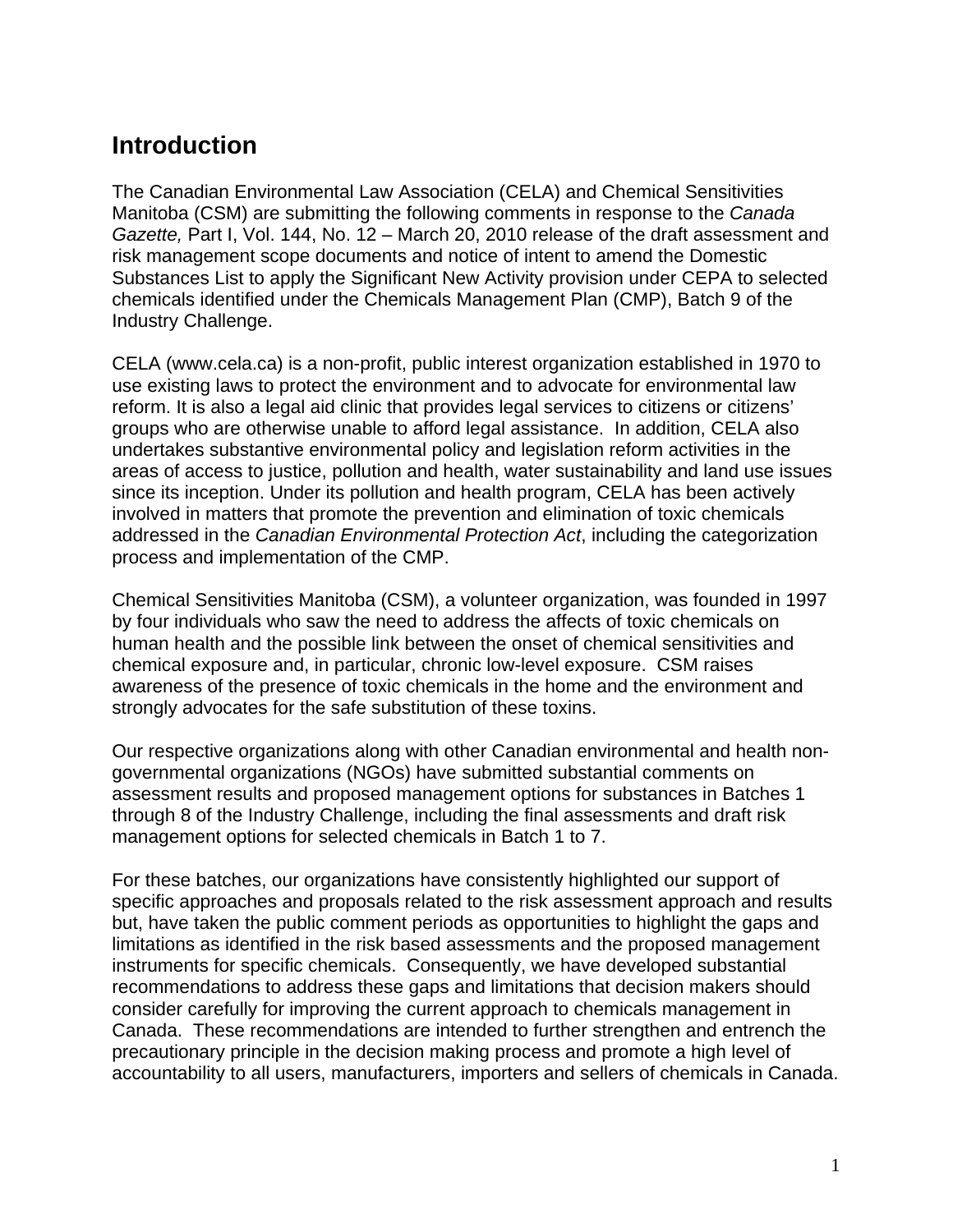Furthermore, these recommendations are designed to ensure the protection of human health and environment from toxic chemicals through a life cycle approach.

# **Background**

In this submission, we provide commentary to the draft risk assessments for six substances and the risk management scope document for one substance. All of these substances are listed in Table 1 - (Vanadium oxide – CAS RN: 1314-62-1; Pigment Yellow 24 – CAS RN. 475-71-8; Eosine Lead Lake – CAS RN:. 1326-05-2; Pigment Red 88, - CAS RN14295-43-3; Nickel, bis[1-[4-(dimethylamino)phenyl]-2-phenyl-1,2 ethenedithiolato(2-)-S,S']- (BDN) - CAS RN 38465-55-3; and Benzoic acid, 4-[1-[[(2,4 dichlorophenyl)amino]carbonyl]-3,3-dimethyl-2-oxobutoxy]-(BADAC) - CAS RN 58161- 93-6).

Vanadium oxide – CAS RN: 1314-62-1 is a chemical found to be CEPA toxic according to the draft risk assessment report. However, the remaining five chemicals have been identified for notification under the Significant New Activity (SNAc) provision under section 81(3) of the *Canadian Environmental Protection Act*. For these five substances, we outline below our on-going concerns with the application of the SNAc provision. It is our perspective that the application of SNAc does not fully represent a precautionary or a preventative approach. Briefly our concerns on the SNAc provision include:

- absence of public engagement in reviewing the assessments for substances submitted through this provision;
- threshold of 100 kg for submitting under SNAc is too high and does not require accountability by all users of targeted chemicals;
- does not define these chemicals toxic under CEPA, despite evidence of the inherent hazard of these chemicals which perpetuates the on-going use of these chemicals unless evidence of harm is presented;
- inadequate framework to consider impacts to vulnerable populations (e.g. developing fetuses and children, workers, indigenous communities including Inuit communities and First Nations, people of low income and people with chemical sensitivities); and
- limited opportunity in the approach to require the submission of toxicity data on critical hazard endpoints including endocrine disruption and neurodevelopmental toxicity.

Based on the limitations noted above, we strongly urge your departments to reconsider the findings of the relevant draft screening assessments and change your decision on these substances. Despite knowledge gathered through the Industry Challenge to suggest that these substances are not in use in the Canadian market at quantities above 100 kg, we urge the government to conclude that these chemicals meet the criteria for being CEPA toxic based on the initial findings of persistence, bioaccumulation and inherent toxicity (PBiT) through the categorization process.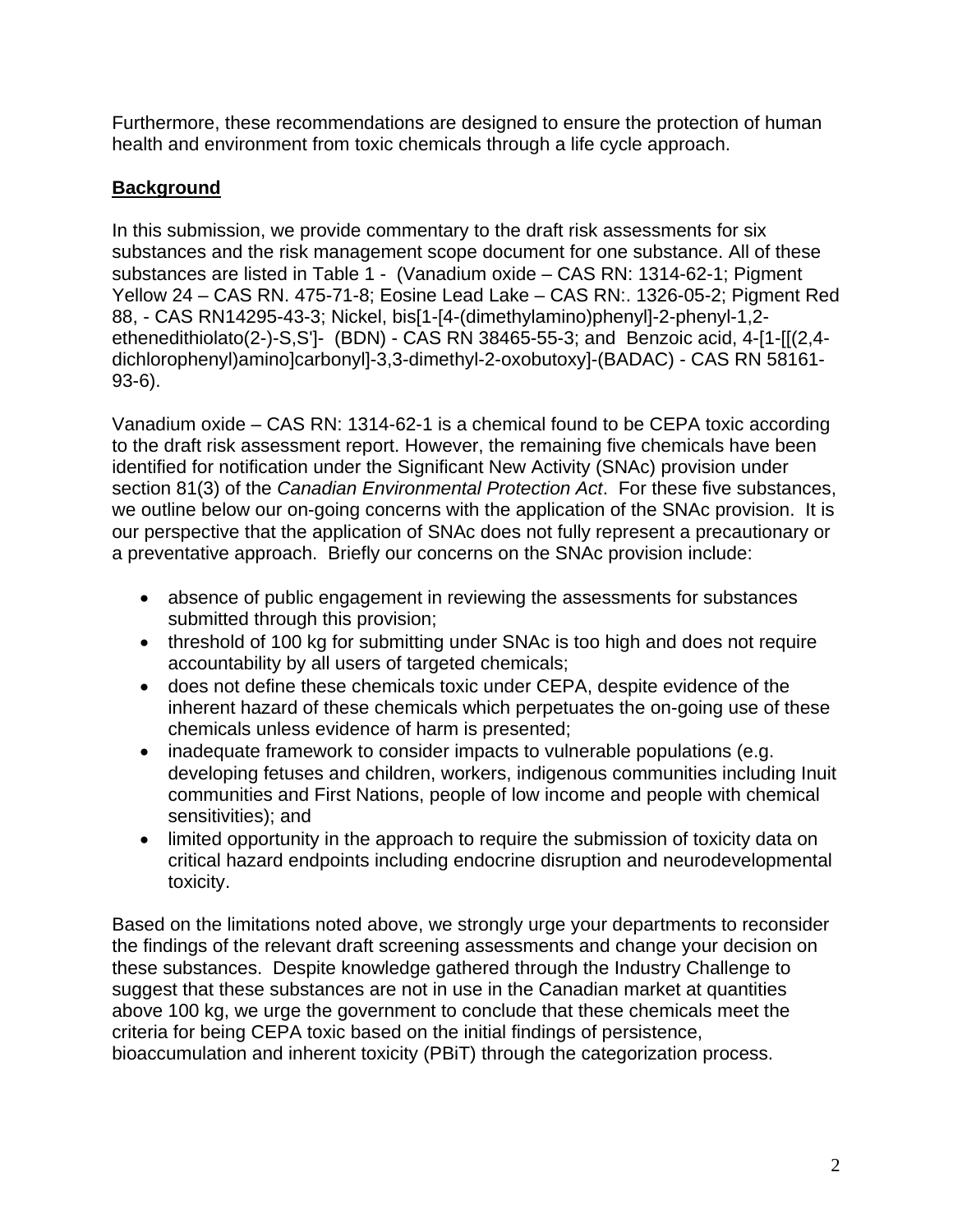We want to note at this time, that the absence of specific commentary on all substances in Batch 9 should not be taken to mean that our organizations do not have questions or concerns regarding the draft assessment results and approach for those chemicals. On the contrary, we remain concerned about the status of those chemicals and urge the government to apply the strictest level of precaution in its assessment approach. Furthermore, the comments we have provided on the assessments and risk management proposals for the previous batches released under CMP contain commentaries that are also relevant for the chemicals listed in Batch 9. These comments are intended to provide your departments with a broad understanding of the public interest expectations of the government to protect Canadians and their environment from toxic chemicals. It is our view that the issues and gaps on which we continue to elaborate in these submissions have not been substantially addressed through the current government approach.

 The lack of response to improve the scope of the assessment approach has resulted in very few regulatory actions aimed to eliminate chemicals of concern. In this regard, our underlying concern is the potential impacts to human health and environment that will result from permitting the on-going use, release, sale, import or disposal of these chemicals, even with limited control measures applied.

Through these submissions, our organizations want to ensure that the government utilizes the full extent of its authority under *CEPA 1999* to promote and implement the elimination or phase out of the most toxic substances found in the Canadian market. The commentary below identifies areas in the assessment report where government should strengthen its approach on the conclusion of toxicity under CEPA for chemicals selected.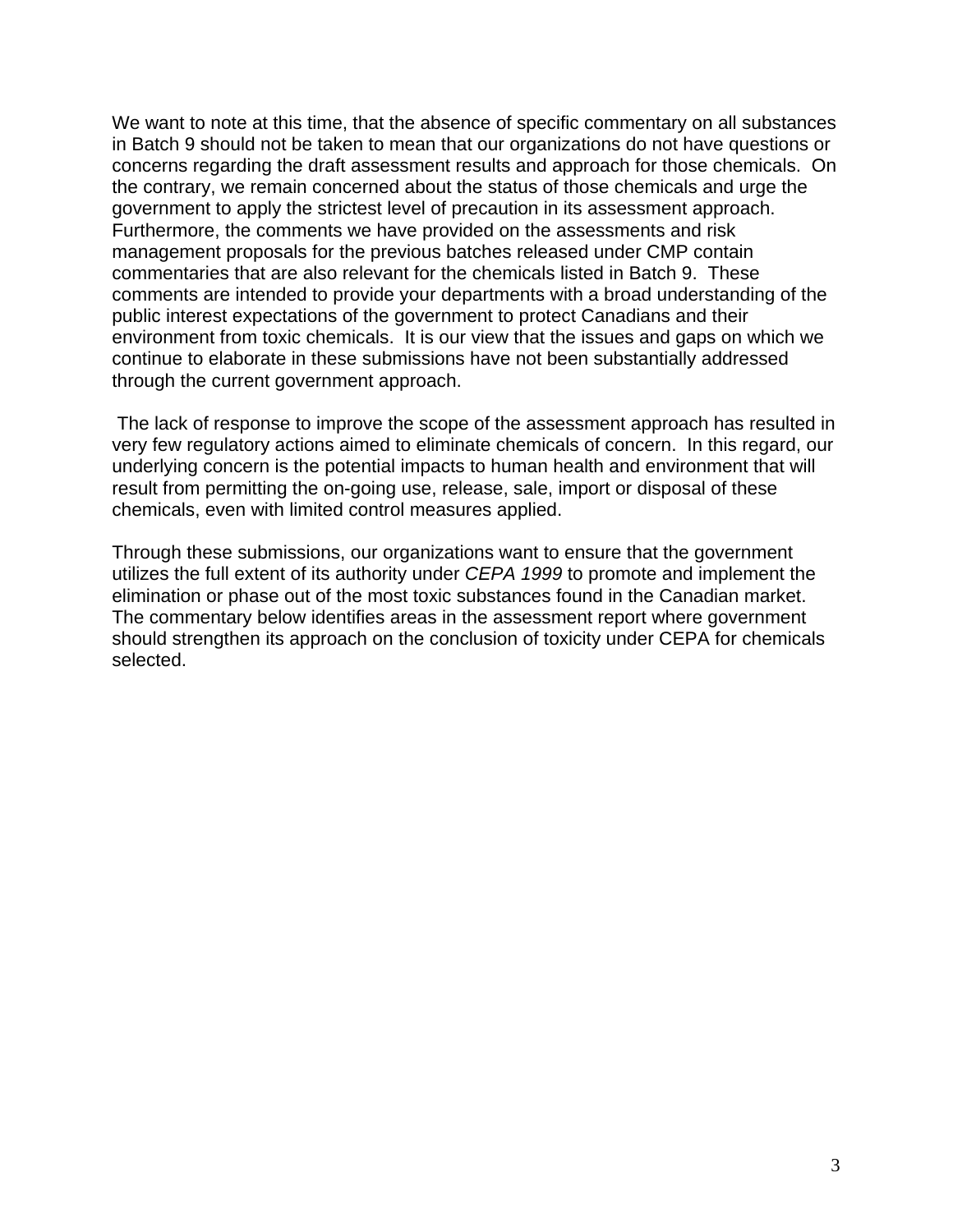# **Comments & Recommendations**

**Table 1: Final results of Categorization, Screening Level Risk Assessment (SLRA) & Risk Management Scope for selected Batch 9 substances of the Chemicals Management Plan (CMP), Challenge Program[1](#page-4-0)**

| <b>Substance</b><br>name<br>(CAS RN)      | <b>Results of</b><br>Categorization<br>(S. 73)        | <b>Decisions</b><br>based on<br>draft<br>screening<br>level risk<br>assessment<br>(SLRA) | Key human<br>health<br>concerns                                                                                                                                            | <b>Risk management</b><br>scope document &<br>proposed measures                                                                                                                                                                                                                                                                                                           | Uses/sources & volume (kg)                                                                                                                                                                                                                                                                                                                                                                                                                                          |
|-------------------------------------------|-------------------------------------------------------|------------------------------------------------------------------------------------------|----------------------------------------------------------------------------------------------------------------------------------------------------------------------------|---------------------------------------------------------------------------------------------------------------------------------------------------------------------------------------------------------------------------------------------------------------------------------------------------------------------------------------------------------------------------|---------------------------------------------------------------------------------------------------------------------------------------------------------------------------------------------------------------------------------------------------------------------------------------------------------------------------------------------------------------------------------------------------------------------------------------------------------------------|
| Vanadium<br>oxide<br>$(1314 - 62 -$<br>1) | Carcinogenicity<br>, P(air, water,<br>soil, sediment) | CEPA toxic                                                                               | IARC Group 2B<br>EC Category 3<br>mutagen<br>Proposed EC<br>Category 2<br>carcinogen<br>Proposed EC<br>Category 2<br>mutagen<br>EC Category 3<br>developmental<br>toxicity | Investigation of<br>measures in existing<br>emissions reduction<br>programs to reduce<br>emissions from<br>combustion of certain<br>fossil fuels;<br>Proposal of notification<br>- potential changes in<br>the use pattern of<br>vanadium oxide;<br>Proposal that vanadium<br>oxide be not authorized<br>for use in natural health<br>products;<br>Proposal that vanadium | Manufacture of ferrovanadium alloys (major use), sulphuric<br>acid, catalytic reduction of nitrogen oxide and sulphur<br>emissions from power plants, burning of certain fossil fuels<br>and emissions from oil refineries. Other minor used<br>identified.<br>No consumer usage identified.<br>Incidental production 2006: between 1,000,000 -<br>10, 000, 000.<br>Importation for 2006: 100, 000 - 1,000,000<br>Usage in Canada for 2006: 1,000,000 - 10,000,000. |

<span id="page-4-0"></span><sup>&</sup>lt;sup>1</sup> Environment Canada and Health Canada. Draft Screening Assessment for the Challenge Vanadium oxide Chemical Abstracts Service Registry Number 1314-62-1 (Ottawa, Canada, March 2010). See www.ec.gc.ca/substances/ese/eng/challenge/batch9/batch9\_1314-62-1.cfm.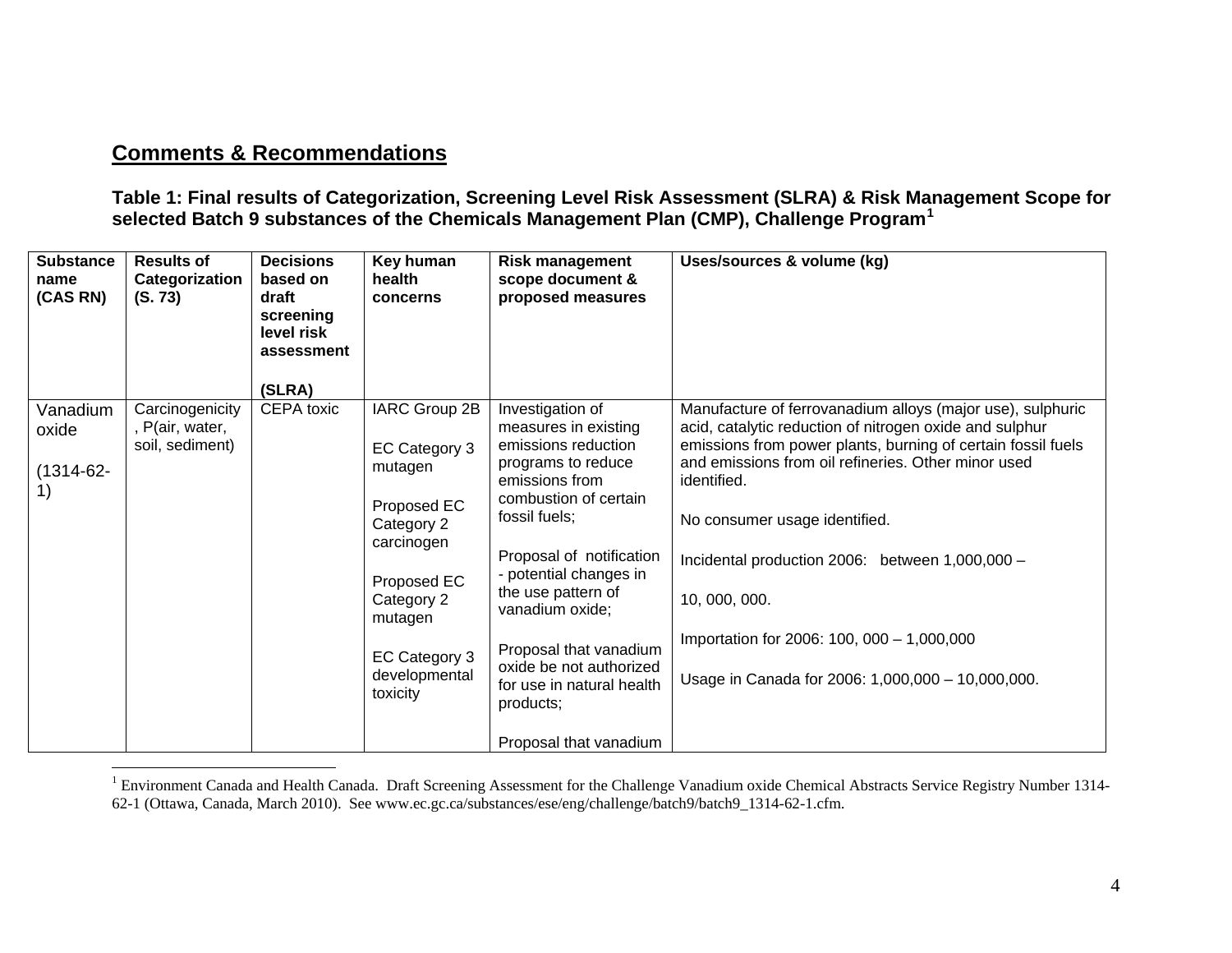|                                                                                                                    |             |         |     | oxide be added to the<br>Environmental<br>Emergency<br>Regulations. |                                                                            |
|--------------------------------------------------------------------------------------------------------------------|-------------|---------|-----|---------------------------------------------------------------------|----------------------------------------------------------------------------|
| Pigment<br>Yellow 24<br>$(475 - 71 - 8)$                                                                           | <b>PBiT</b> | $\star$ | N/A | SNAc provisions under<br>subsection 81(3) of<br><b>CEPA</b>         | Colourant in paint and textiles<br>Usage possibly less that 100 kg.        |
| Eosine<br>Lead Lake<br>$(1326 - 05 -$<br>2)                                                                        | <b>PBiT</b> | $\star$ | N/A | SNAc provisions under<br>subsection 81(3) of<br><b>CEPA</b>         | Colourant in paints and cosmetics.<br>Usage possibly less than 100 kg.     |
| Pigment<br>Red 88<br>$(14295 -$<br>$43-3)$                                                                         | <b>PBiT</b> | $\star$ | N/A | SNAc provisions under<br>subsection 81(3) of<br><b>CEPA</b>         | Colourant in paints and plastics.<br>Usage possibly less than 100 kg.      |
| Nickel,<br>$bis[1 - 4 -$<br>(dimethyla<br>mino)phen<br>yl]-2-<br>phenyl-<br>$1,2-$<br>ethenedith<br>$iolato(2-)$ - | <b>PBiT</b> | $\star$ | N/A | SNAc provisions under<br>subsection 81(3) of<br><b>CEPA</b>         | Undisclosed business information (CBI)<br>Usage possibly less than 100 kg. |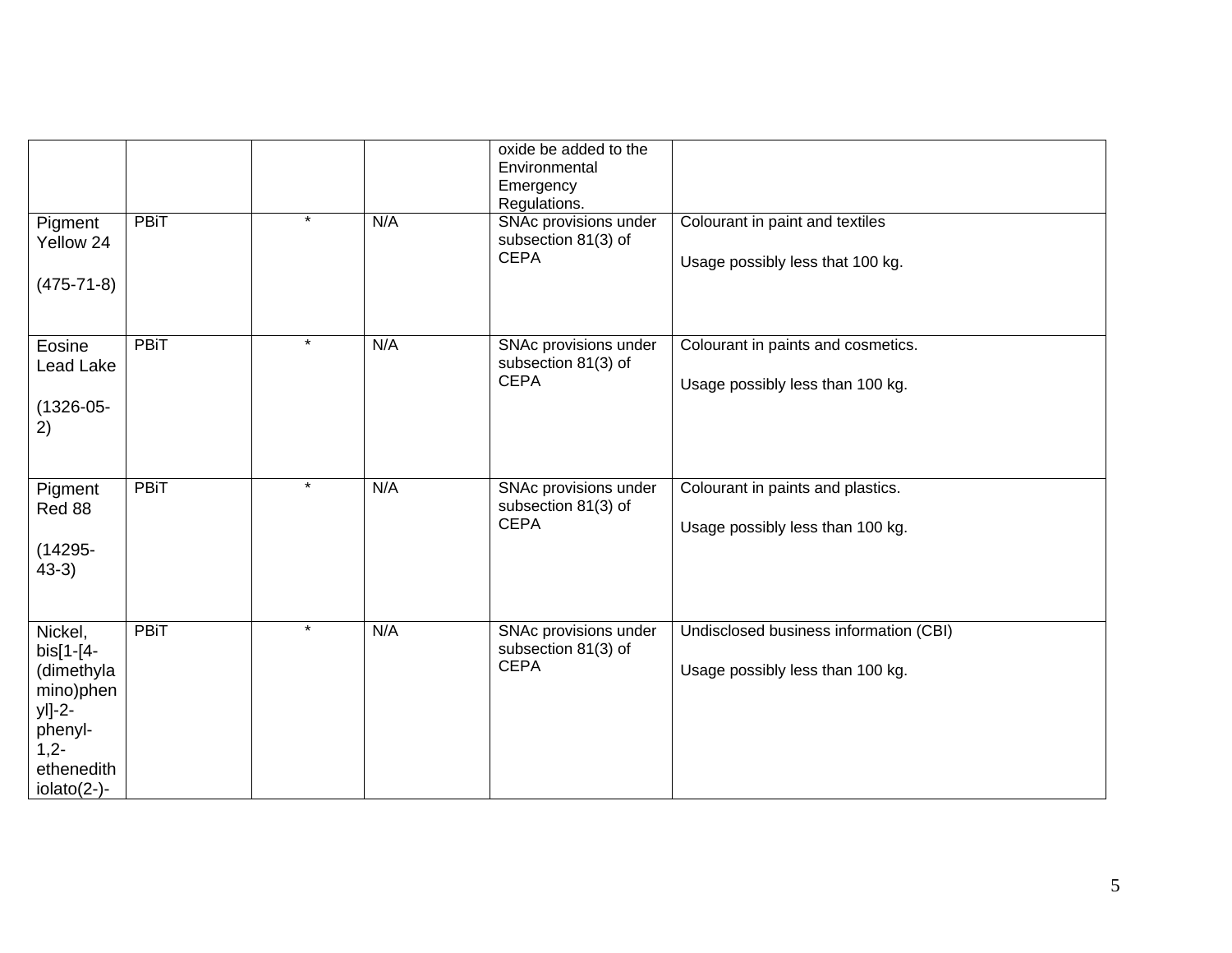| $S, S'$ ]-<br>(BDN)<br>$(38465 -$<br>$55-3)$                                                                                     |      |         |     |                                                             |                                                             |
|----------------------------------------------------------------------------------------------------------------------------------|------|---------|-----|-------------------------------------------------------------|-------------------------------------------------------------|
| Benzoic<br>acid, 4-[1-<br>$[[(2,4-$<br>dichloroph<br>enyl)amin<br>o]carbonyl<br>$]-3,3-$<br>dimethyl-<br>$2-$<br>oxobutoxy<br>ŀ. | PBiT | $\star$ | N/A | SNAc provisions under<br>subsection 81(3) of<br><b>CEPA</b> | Photograhic processing.<br>Usage possibly less than 100 kg. |
| (BADAC)                                                                                                                          |      |         |     |                                                             |                                                             |
| $(58161 -$<br>$93-6)$                                                                                                            |      |         |     |                                                             |                                                             |

Note: P-persistence; B-bioaccumulation (Bioaccumulation Concentration or Bioaccumulation Factor); iT-Inherent toxicity); IARC – International Agency for Research on Cancer; EC – European Commission; N/A – not available; \*- no conclusion based on s. 64 of CEPA but considered PBiT based on categorization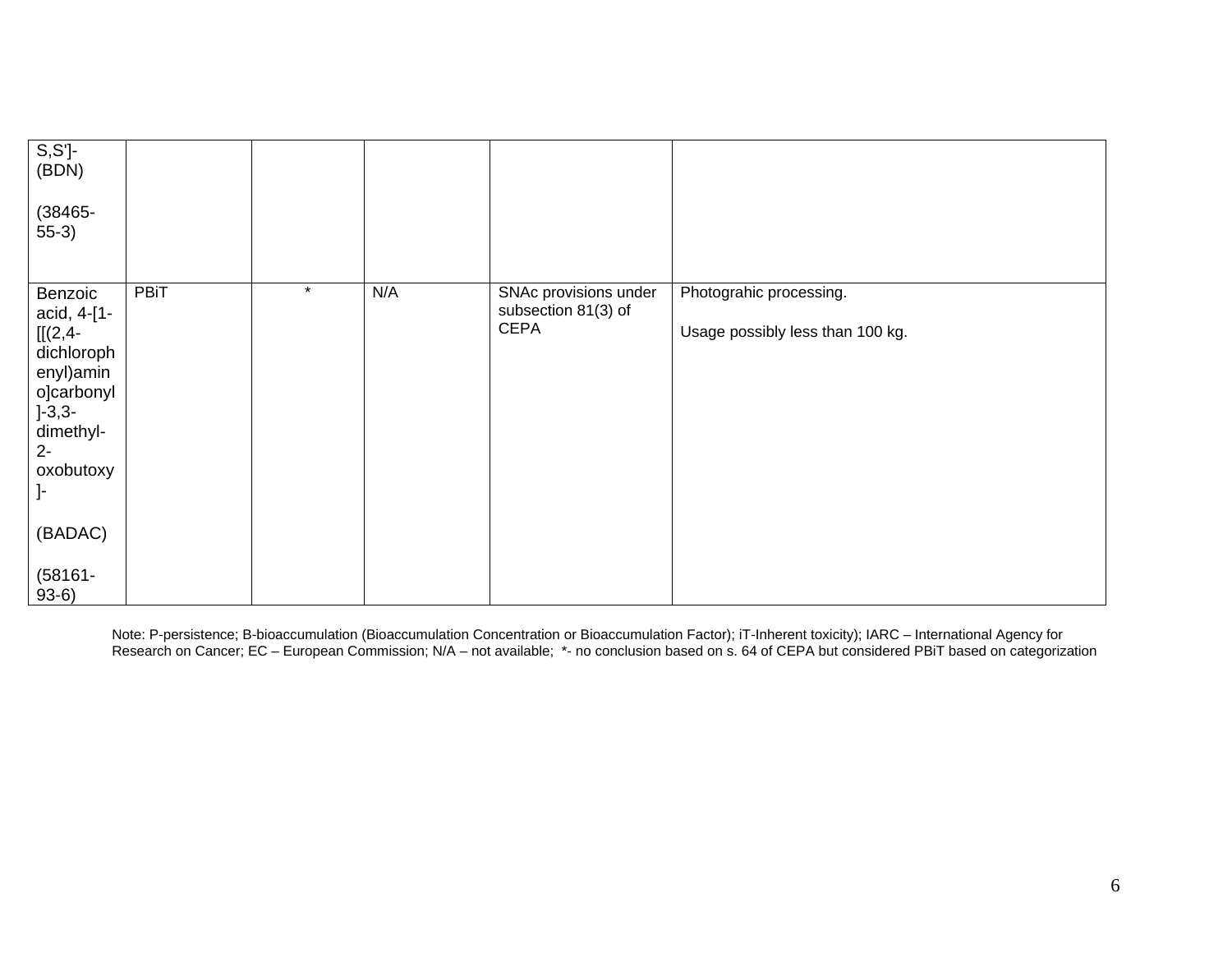# <span id="page-7-0"></span>**Application of Significant New Activity (SNAc) for selected chemicals under Batch 9**

Below, we have provided commentary on the government's proposal to apply Significant New Activity (SNAcs) on five chemicals from Batch 9:

- CAS RN: 475-71-8 Pigment Yellow 24
- CAS RN: 1326-05-2 Erosine Red Lake
- CAS RN: 14295-43-3 Pigment Red 88
- CAS RN: 38465-55-3 BDN
- CAS RN: 58161-93-6 BADAC

Based on the summary of issues related to the application of SNAcs listed above, CELA and CSM have made very specific comments on the notice of intent to apply SNAc provisions to chemicals in earlier batches of chemicals<sup>[2](#page-7-0)</sup> assessed under the Industry Challenge of the Chemicals Management Plan. We submitted a letter dated March 10, 2010 (attached) which outlines our concerns on the use of SNAcs and other risk management activities under the CMP.

We note these concerns again:

 $\overline{a}$ 

**a) Toxic under CEPA 1999:** These substances should be considered toxic under CEPA based on the inherent hazard data that currently exist for these substances despite evidence that these substances may not be in current use in Canada or their usage is below the reporting threshold of 100 kg. There is also the continued absence of data on use patterns, volume, historical data and toxicity data from industry through the application of survey conducted under Section 71 of the Act. By designating these substances toxic under CEPA, a signal would be sent to any other potential users and importers that these chemicals are toxic and should not be permitted re-entry into the Canadian market based on the inherent properties of the chemicals. Government could use other available tools under CEPA to ensure that future uses of these substances are not permitted in Canada - such as adding these substances to the *Prohibition of Certain Toxic Substances Regulation*. The application of SNAc provisions as proposed by government has limits and could not guarantee that these substances would be prohibited from future use in Canada.

**b) Reporting threshold of 100kg**: Currently, facilities are required to report to the mandatory survey under section 71 of CEPA if the annual use of the chemical is 100 kg or greater. The surveys conducted cannot account for the number of possible users that fall below the 100 kg/year threshold and who are not required to report to the surveys. The aggregate use of these chemicals has not been addressed and this raises significant concerns as to the legitimacy of applying SNAcs to manage these chemicals.

<sup>&</sup>lt;sup>2</sup> See for example, CELA and CSM. "A Response to the Proposed Risk Management Approach for Chemicals Management Plan Industry Challenge Batch 6 Substances Published in Canada Gazette Part I, Vol. 143, No. 22— May 30, 2009." 2009. Accessed at http://s.cela.ca/files/661\_CMP\_CELA\_and\_CSM\_batch\_6\_SLRA%20final.pdf.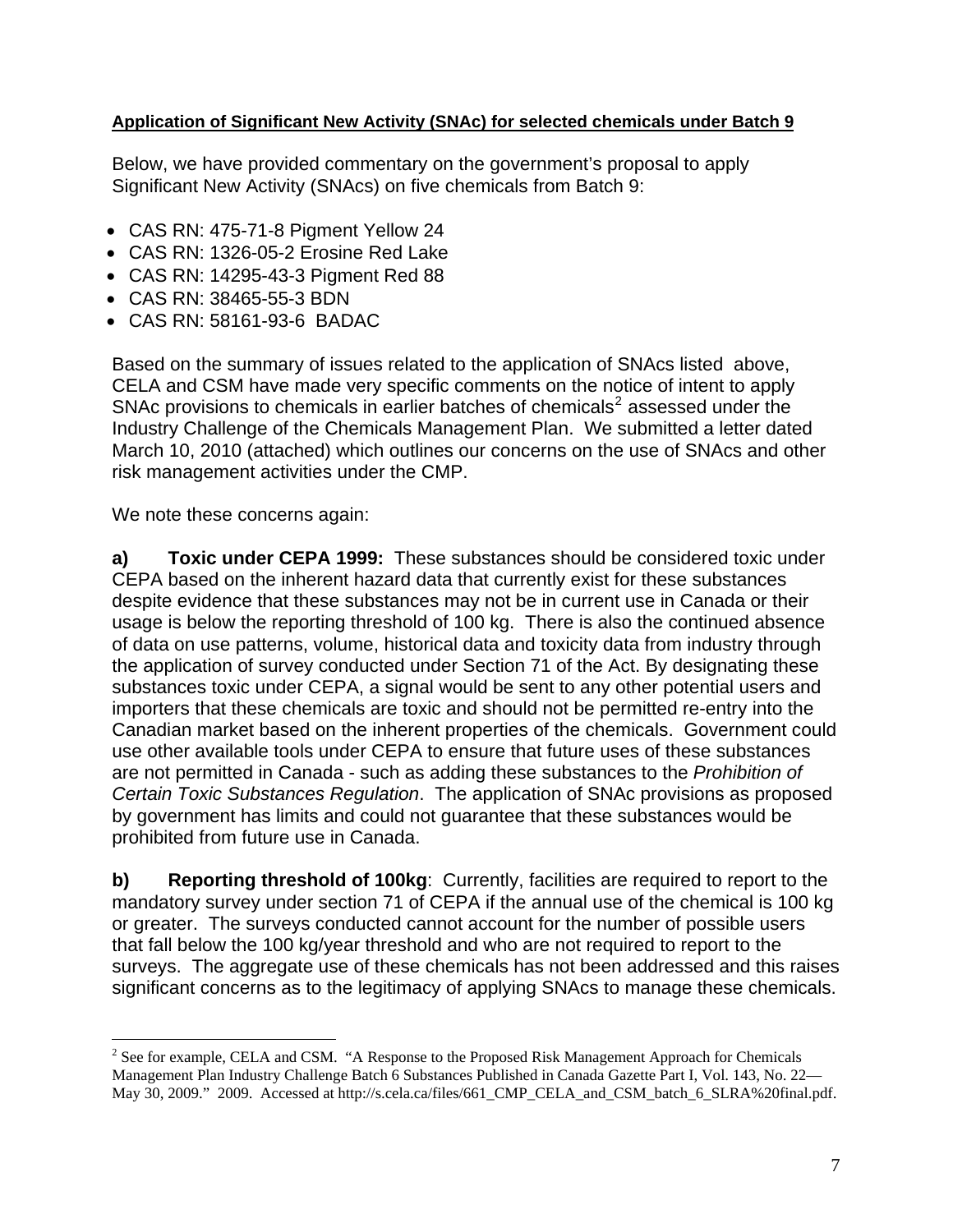The 100 kg threshold should be removed to ensure that all facilities respond to data requests.

**c) Assessment under Schedule 6 of NSN – lacks consideration of adequate chronic toxicity and other hazard data**: The application of SNAcs is inappropriate for these high priority chemicals as it does not result in a preventative approach but rather a 'wait and see' approach. SNAc applications will not guarantee that the Canadian environment and human populations will not be exposed to these substances in the future, despite the requirements by future notifiers to fulfill requirements outlined under Schedule 6 of the New Substances Notification Regulations (NSNR). The schedule outlined in the New Substances Notification Regulations is not sufficiently comprehensive with its call for toxicity data to address existing substances identified for SNAcs. The list of toxicity data is minimal as notifiers will **not** be required to submit data for chronic toxicity, endocrine disruption, or neurodevelopmental toxicity. The government should ensure that notifiers interested in re-introducing these substances or using them in quantities greater than 100 kg, are required to demonstrate that these chemicals do not result in such health or environmental impacts. Even at a low volume usage, it is our view that revisions to the New Substances program are necessary to more appropriately accommodate the future assessment of chemicals that are listed under the DSL and found to meet the criteria outlined for categorization. The level of accountability for users, importers and manufacturers to provide data for assessment should be at the highest level before due consideration of use is given by government on these substances. This should include requiring data that are not currently required under the proposed Schedule.

## **e) Lack of public comment under SNAc process/New Substances Program**:

Finally, we have an on-going concern that the application of SNAcs on these substances and other substances will mean that the public will not have opportunities to respond to the findings of assessments conducted on these chemicals. The New Substances Program, which was not necessarily designed to address existing substances, does not include a public comment review of assessments completed under the New Substances Notification Regulations. In promoting transparency in the decision making process, the SNAc provision for these chemicals may be inappropriate. The public should have access to the assessment results and be able to provide response to assessments conducted on chemicals, regardless if they are new or already in use, in Canada. It was noted in the Risk Management Workshop held in October 2009, that guidance on how SNAcs are applied in the CMP framework would be released. To date, this document has not been released nor has there been any further development to address the shortfall of the approach. Substantial discussion on this matter is warranted, particularly as SNAcs have been applied to a number of the high priority chemicals under the Industry Challenge.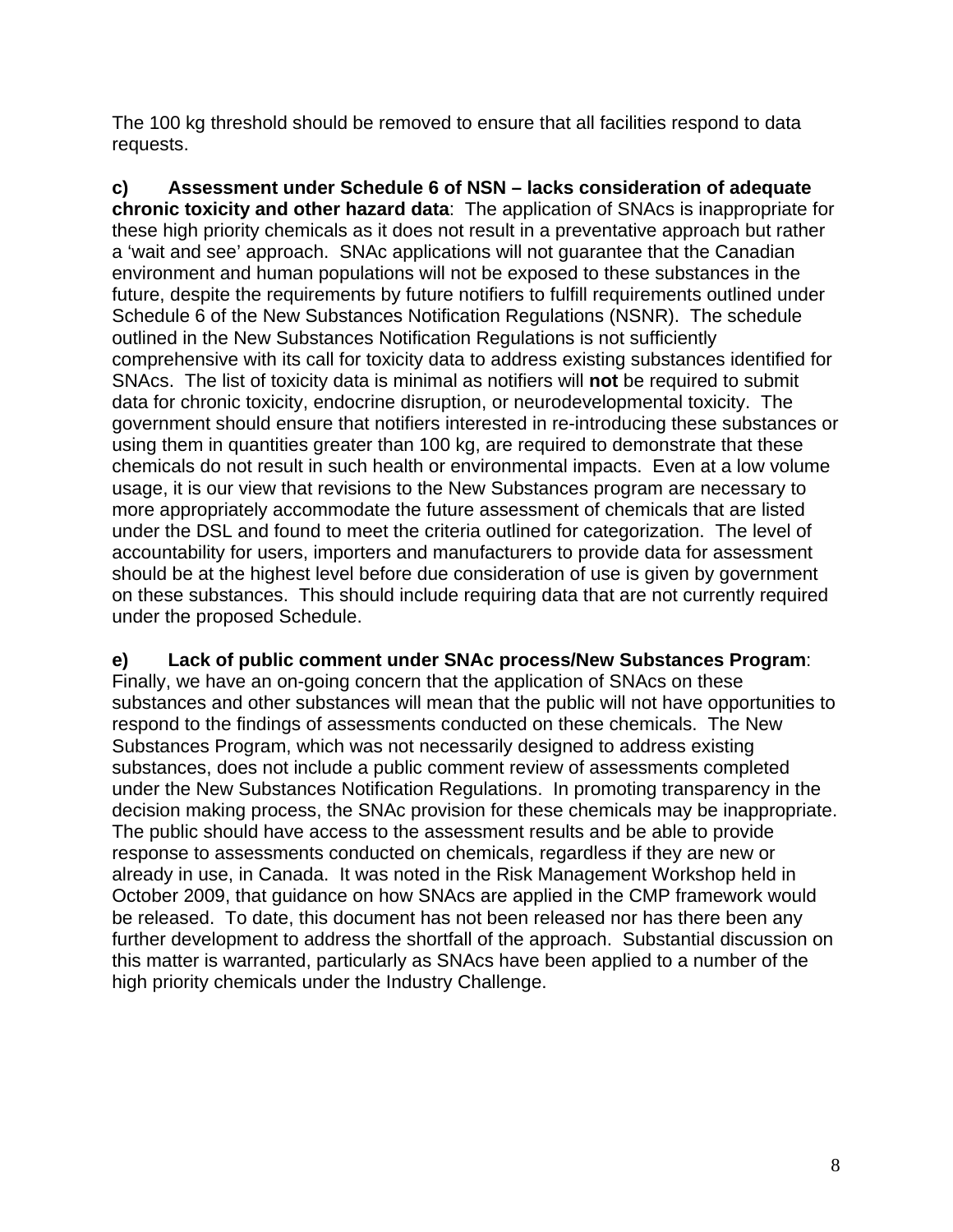# **Vanadium oxide - CAS RN: 1314-62-1**

Vanadium oxide, otherwise referred to as vanadium pentoxide, is a naturally occurring substance. However, our comments on the draft assessment results will focus on the impact of anthropogenic sources of this substance as these sources represent the most significant source for concern and the name vanadium oxide will be used.

The major anthropogenic source of vanadium oxide which results from the burning of fossil fuels and emissions from oil refineries, produced during the catalytic processing of oil. Since vanadium is present in fossil fuels such as oil and coal, combustion of these products results in the formation of by-products which include solid residues, soot, and fly ash, with vanadium oxide. Vanadium oxide is also present in spent catalysts used in petroleum refinery processes. Metallurgy, particularly the production of ferrovanadium, may also contribute to the incidental production of vanadium oxide. In addition to vanadium oxide, the combustion of fossil fuel results in the emissions of other toxic chemicals such as mercury, dioxins, furans and other heavy metals.

According to information submitted under section 71 of CEPA 1999 responses, between 1 000 000 and 10 000 000 kg of vanadium oxide were incidentally produced in Canada in the 2006 and importation activities reported a total quantity between 100 000 to 1 000 000 kg in 2006. These values indicate that these chemicals are present in Canada in significant amounts. In fact, Table 3 in the draft assessment provides evidence to demonstrate that Canada may be a significant source of vanadium oxide through its crude oil supply compared to other leading oil producing nations that includes the Middle East, Venezuela and the United States.

The screening assessment proposed that vanadium oxide meets one or more criteria under section 64 of CEPA 1999 and also meets the criteria for persistence but not the criteria for bioaccumulation potential as outlined in the *Persistence and Bioaccumulation Regulations* (Canada 2000). Vanadium oxide had been classified by the International Agency for Research on Cancer on the basis of carcinogenicity and by the European Commission on the basis of genotoxicity and developmental toxicity and has been identified by the federal government as a high priority as it is considered to pose greatest potential for exposure of individuals in Canada.

The following is a summary of the federal government's proposed risk management measures:

- 1. Further investigation of measures using existing programs to reduce emissions, including vanadium oxide from combustion of certain fossil fuels;
- 2. Notification regarding any potential changes in the use pattern;
- 3. No authorization for use in natural health products; and
- 4. Addition to the *Environmental Emergency Regulations*.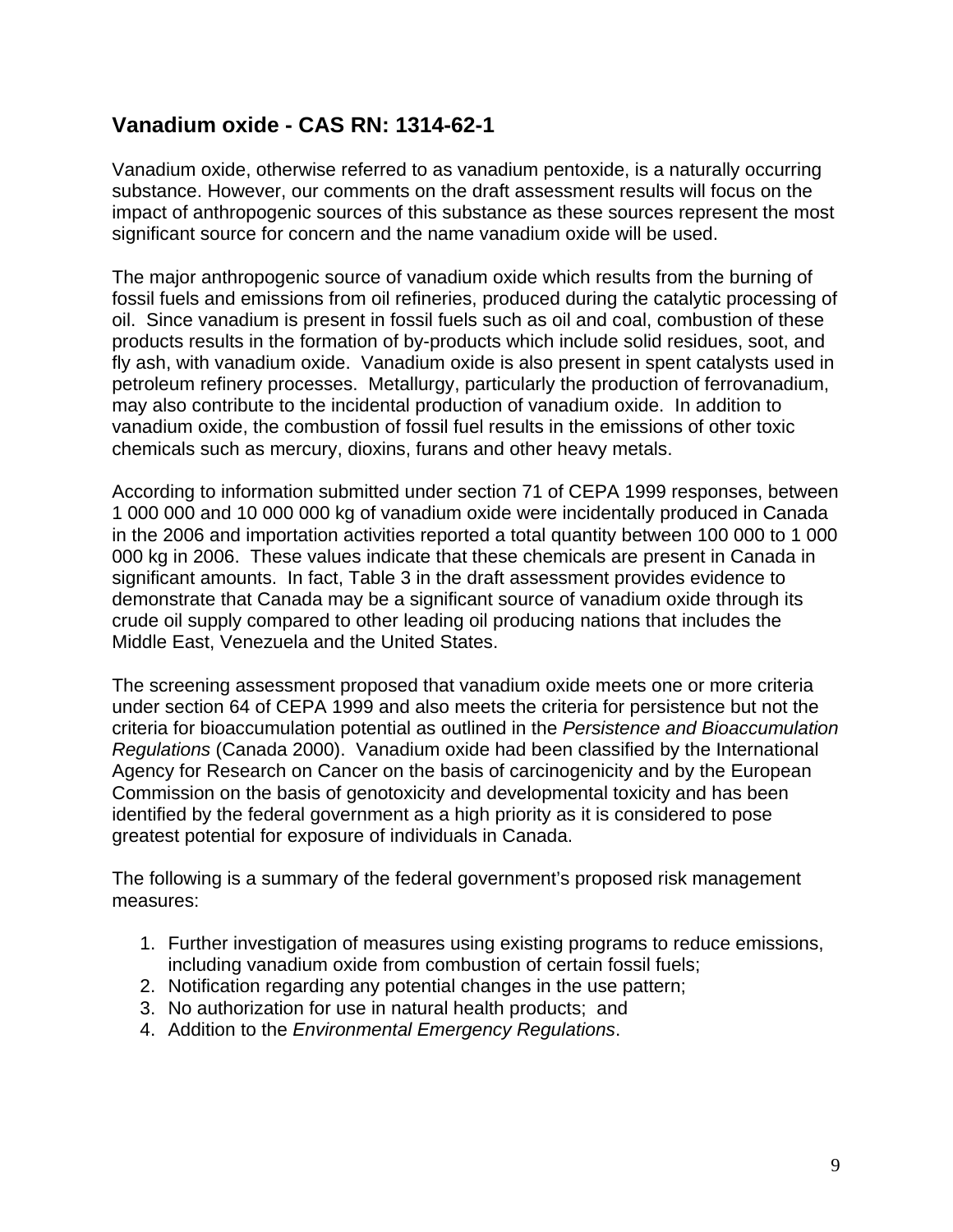# <span id="page-10-0"></span>**Comments and Recommendations**

Based on the results of the draft assessment for vanadium oxide, the following outlines our comments and recommendations on the federal government's proposed risk management measures as highlighted in the risk scope management document for vanadium oxide.<sup>[3](#page-10-0)</sup>

# • **CEPA toxic**

Given the potential for carcinogenicity and genotoxicity and harm to human health at any level of exposure, vanadium oxide should be declared CEPA toxic by the federal government.

# **Recommendation: We support the finding that vanadium oxide is toxic under CEPA section 64.**

**Recommendation: Vanadium oxide should be added to Schedule 1 of CEPA.** 

**Recommendation: Based on its inherent hazard and use pattern in Canada, the government's risk management for vanadium oxide should be a strategy that would incorporate phase out and elimination of anthropogenic sources of vanadium oxide.** 

# • **Usage of vanadium oxide**

- We support the government's proposal that would authorize that vanadium oxide not to be exempted for use in natural health products. All chemicals used in natural health products should be subjected to evaluation for their inherent hazard properties including toxicity and impacts to health and environment. The use of chemicals found toxic under CEPA should not be used in any natural health products.
- In the draft screening assessment, data from the Drug Product Database indicated that there are two pharmaceuticals listing vanadium oxide as an active ingredient but there were no listings for the substance as an inactive ingredient. Because of the toxic properties of this substance, vanadium oxide should not be used in pharmaceutical products unless there was an extraordinary application with no safe alternatives available. Therefore, we recommend that the use of this substance in pharmaceuticals be eliminated – both as an active ingredient and as a non-active ingredient.
- The usage of vanadium oxide in pesticide applications has been inadequately dealt with in the screening assessment and the scope documents considering that the amount used by this industry amounts to 38,300 kg annually (2006 figures). This is a significant volume. It is hoped that this information would be incorporated into the final assessment. However, because of the toxicity of

 $\overline{a}$ 

<sup>&</sup>lt;sup>3</sup> Risk Management Scope for vanadium oxide, page 3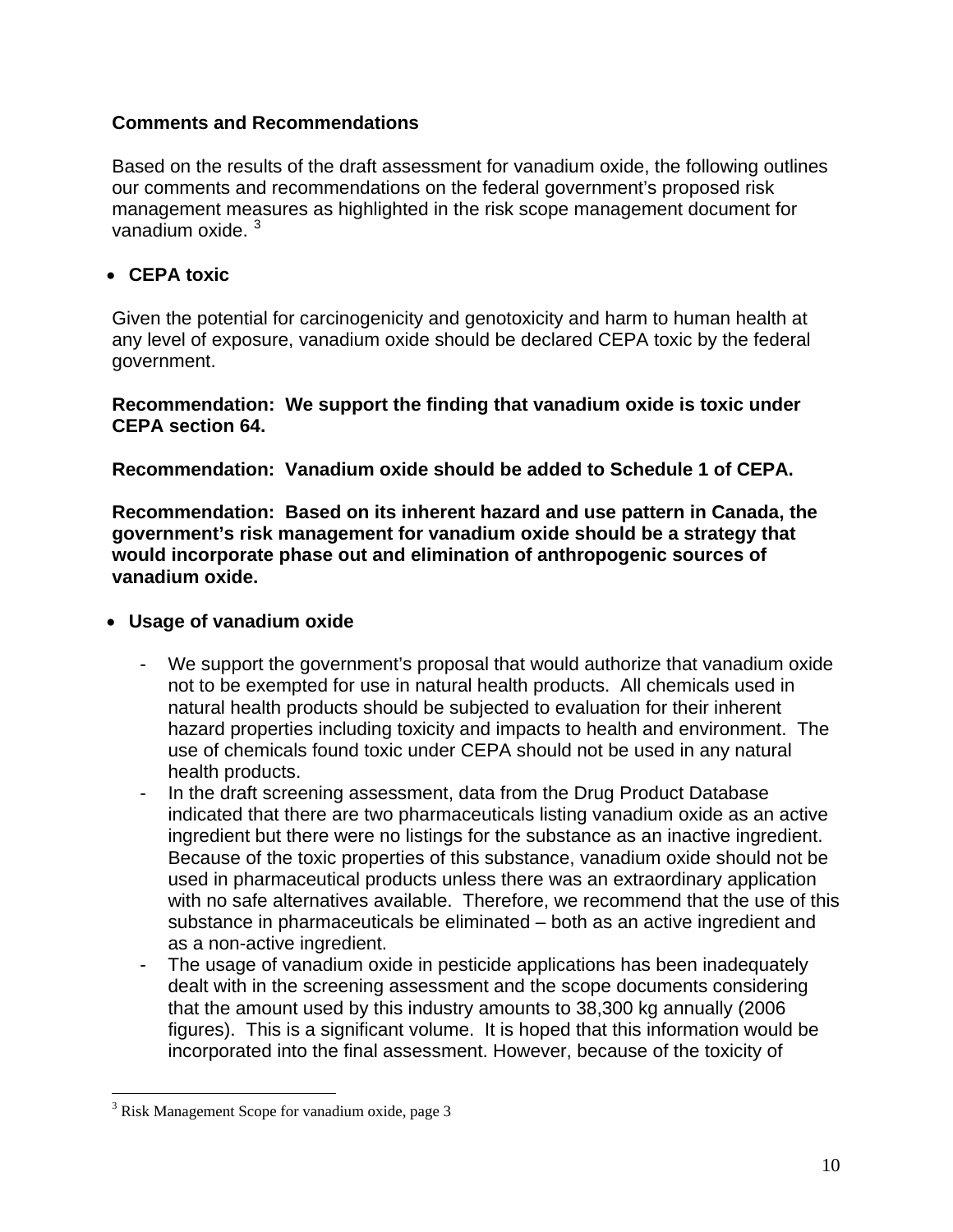vanadium oxide, the government should take a more precautionary approach and phase out this substance in pesticide applications. The government's proposal fails to indicate how the *Pesticides Control Products Act* will address the finding of toxicity for this chemical. The assessment approach should be expanded to consider the impacts of pesticide products that contain this chemical.

**Recommendation: We support the government's proposal to ensure that vanadium oxide is not permitted for use in natural health products, as well as in pharmaceutical products (as an active and non-active ingredient).** 

**Recommendation: We recommend the additional actions under PCPA to prohibit the use of vanadium oxide as an active ingredient or as an inert ingredient in pesticide products.** 

# • **Notification for potential future uses**

The government's proposed requirement of a notification for potential future uses, as also recommended for some other substances in the Industry Challenge of the Chemicals Management Plan again lacks any details. Similar to our comments from the SNAc provisions from the above comments, we are concerned that this proposal lacks the details that are required for meaningful public comments. For a substance that has such a wide usage pattern, it is essential that details on the notification system are elaborated. There are also concerns that this notification system may be very similar to the SNAc process which is elaborated on in this submission and most of our submissions in the Industry Challenge program. For this proposal, a notification application would not result in the overall use reduction of vanadium oxide.

# **Recommendation: We recommend that the proposal for future use notification be replaced by prohibition and phase out approach for vanadium oxide**.

## • **Addition to the Environmental Emergency Regulations**

- Based on the human health and environmental impacts and the possibility of increased volume usage of vanadium oxide, we support the proposal to include this substance to the *Environmental Emergency Regulations* for all facilities regardless of the threshold for use or release of vanadium oxide. Currently, the draft risk management document does not state if a threshold level would be considered for these regulations. Any proposals for these regulations should include response plans to any spills, and have a significant emphasis on how the facility would plan to promote greater accountability to protect occupational health and special consideration to the impact to public health and the environment.
- The presence of stockpiles of vanadium oxide at facility plants should provide additional justification for adding this substance to a list under the Environmental Emergency Regulations. The proposed Environmental Emergency Regulation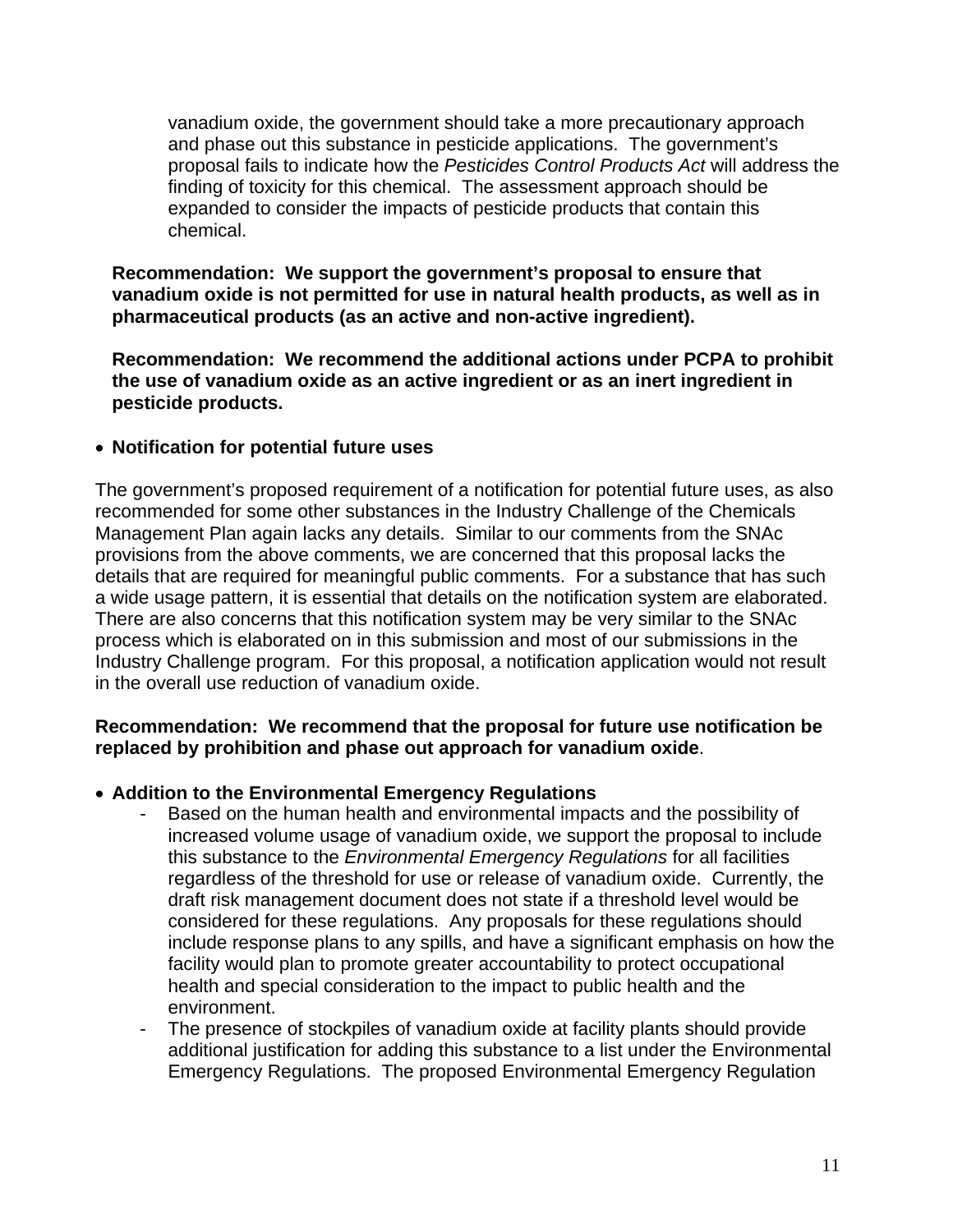should provide additional consideration and details on how the regulations plan to improve containment of waste and stockpiles of vanadium oxide.

- Environmental Emergency Regulations should be connected to other aspects of action plans that would call for the elimination of this substance, including the identification of other toxic chemicals that may be produced as a result of combustion.

**Recommendation: We support the addition of vanadium oxide to the Environmental Emergency Regulations for all facilities that release, use, dispose, sell or import this chemical.** 

**Recommendation: The plans associated with these regulations should include details that integrate the other elements that will achieve the elimination of this toxic chemical.** 

#### • **Long range transport**

In the draft screening document for vanadium oxide, there was a mention of the concentration of atmospheric vanadium oxide in remote areas worldwide. However, it does not appear that long range transport of this substances and its possible impact on northern or remote communities was addressed. It is hoped that the government would rectify this oversight and address this issue in the final assessment of vanadium oxide.

**Recommendation: The government should address the gap in the assessment report related to the discussion on long range transport potential and its impact on the northern communities. The government should include details to on the impacts of vanadium oxide in the northern ecosystem and affected communities**.

## • **Data gaps**

The draft screening document for vanadium oxide has many data gaps. We have also identified areas in the assessment that require data clarification as these are considered essential elements for the assessment of this chemical:

- The assessment currently has limited human epidemiological and chronic toxicity (human) data. It is uncertain how these data were treated in the assessment. Because of the properties of vanadium oxide, these areas require investigation;
- With respect to human exposure via food and environmental media, while individual exposures are meaningful, the cumulative exposures present a more realistic situation and should be considered in this assessment;
- While we urge the need to investigate cumulative exposures, we also urge the consideration of the synergistic effects of chemicals. We have on-going concerns of the synergy between exposures to vanadium and brominated flame retardants. This area warrants further investigation, particularly since some brominated flame retardants have been found to be toxic under CEPA due to their persistence, bioaccumulation and inherent toxicity. There may be other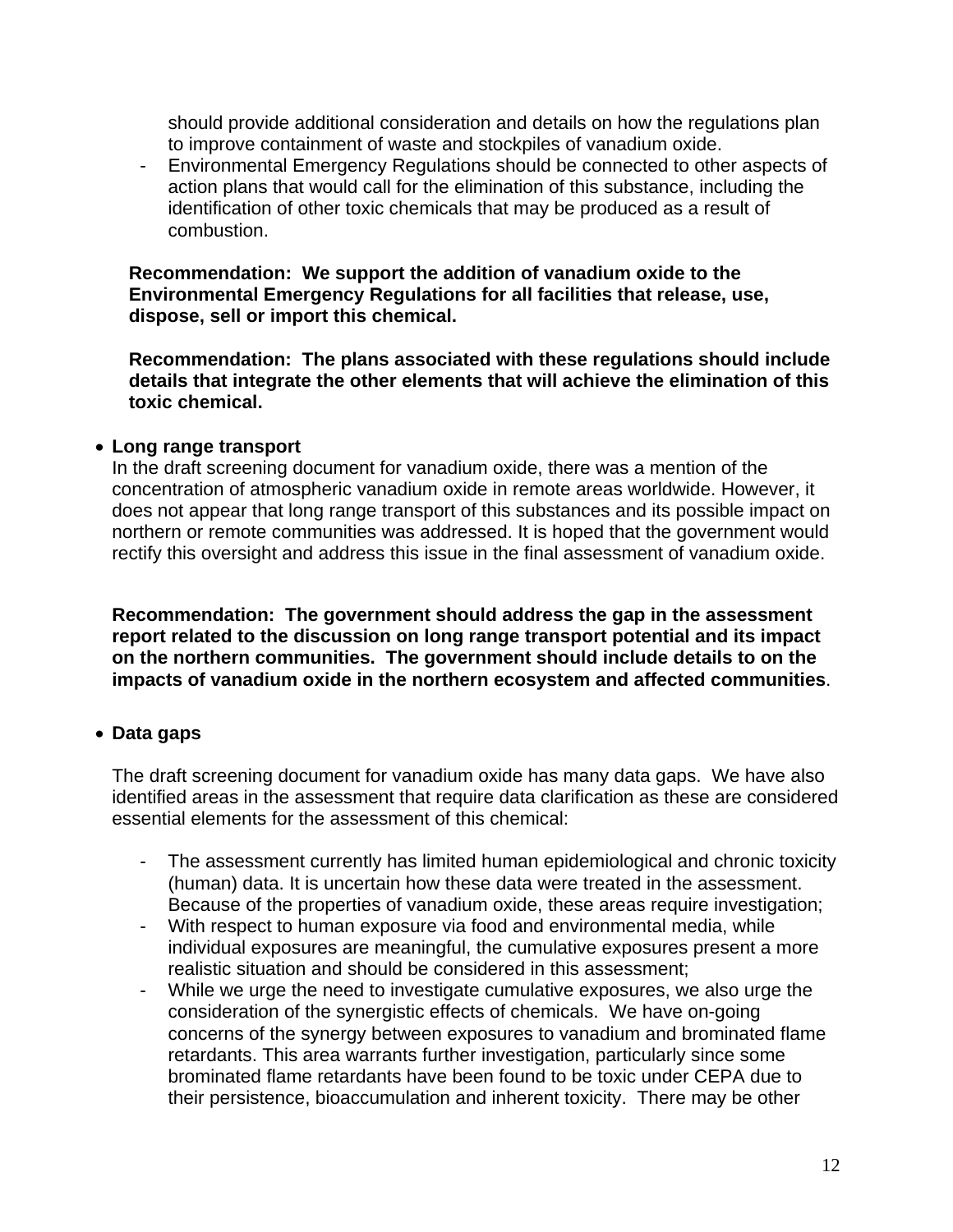brominated flame retardants that have yet to undergo assessment and such consideration may highlight the potential impacts of these chemicals to human health and the environment;

- Accurate release information for industrial releases of vanadium oxide from industrial processes is lacking and should be monitored. Currently, this chemical is not included for reporting under the National Pollutant Release Inventory (NPRI). Like other chemicals found to be toxic under CEPA through the Industry Challenge, these chemicals should be added for reporting under NPRI immediately;
- Apart from vanadium oxide (vanadium pentoxide), there are other forms of vanadium released in some industrial process, the exact nature of which health and environmental impacts are very uncertain. The assessments conducted under the Industry Challenge of the CMP have focused on a chemical by chemical approach with an exception of a few classes of chemicals (e.g., siloxanes, pigments). The government should consider taking a class approach for these chemicals. All compounds containing vanadium oxide should be identified and considered in this process;
- The range of toxicity data for all chemicals include vanadium oxide should include the submission of endocrine disruption potential and neurodevelopmental toxicity. Such data are not explicitly requested in the scope of the surveys conducted under section 71 for chemicals targeted under the Industry Challenge nor it is required under the voluntary questionnaire.
- There was no substantial information provided on safe alternatives to vanadium oxide. Adequate safe alternatives may include change in processes or a change in chemicals. For energy production particularly as it relates to use of coal and crude oil for energy production, two significant sources of vanadium oxide, the consideration of safer alternative energy sources would facilitate the goal of elimination for this chemical. The absence of such information increases the challenge of committing to a phase out strategy for these toxic chemicals.

**Recommendation: We urge the government to address the various data gaps that exist in the assessment of vanadium oxide to ensure full consideration of issues such as cumulative and synergistic impacts with other chemicals, and to adopt a class approach through the inclusion of other vanadium compounds that may be in use in Canada.** 

**Recommendation: The NPRI should be strengthened to include all CEPA toxic chemicals such as vanadium oxide.** 

**Recommendation: Identify and assess alternatives to vanadium oxide in various applications. This information should be included in the assessment report as well as in the draft risk management document.**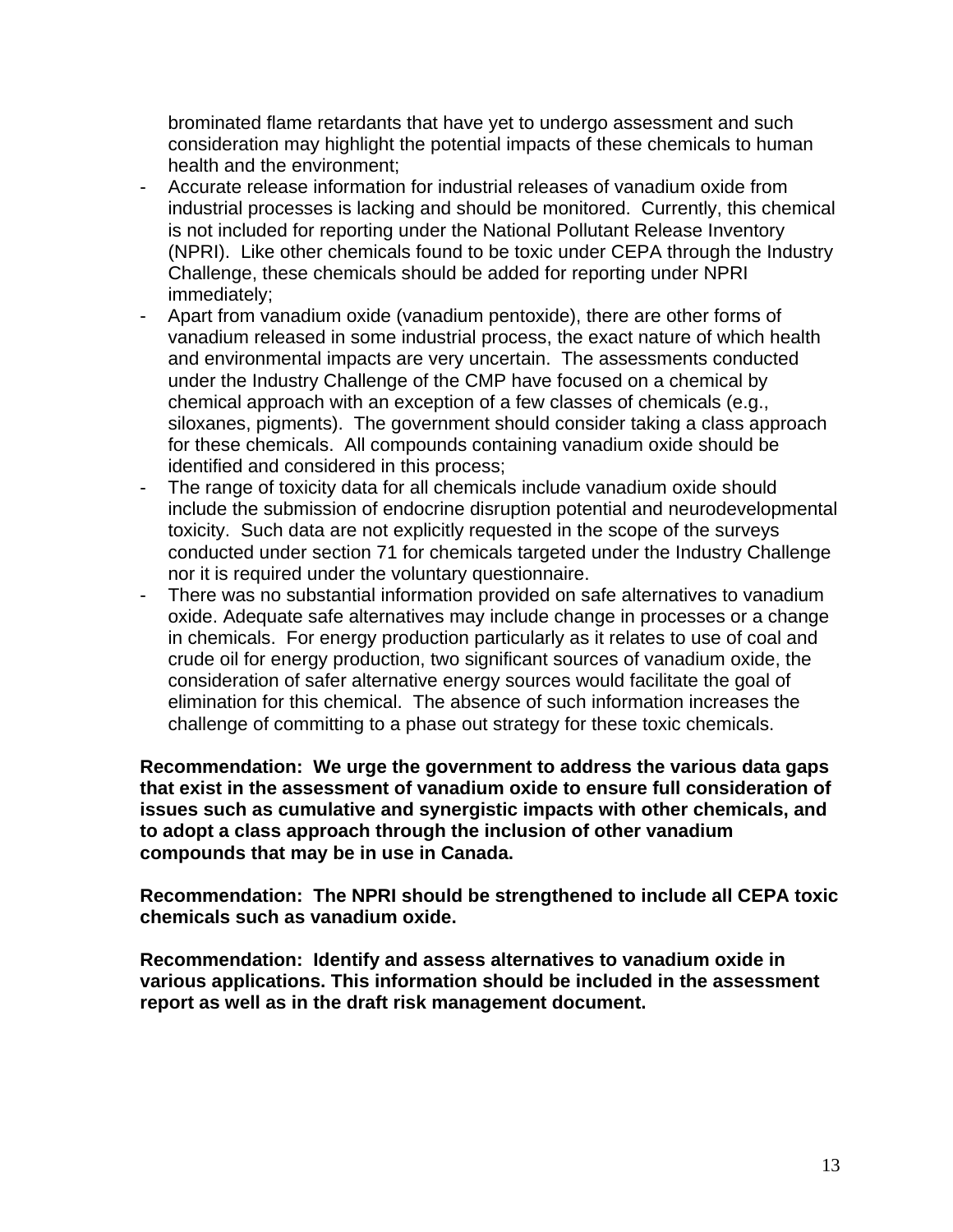# • **Vulnerable populations**

While inhabitants of northern or remote communities may be considered vulnerable with respect to chemicals that are capable of long range transport and harm to the environment and human health, other vulnerable communities should have been considered in the scope of the screening approach. The assessment report provides data on potential exposure to babies and children as well as presentation of epidemiology of occupational exposure but other vulnerable populations that should be considered in the screening assessment include pregnant women, people with chemical sensitivities, people of low income and indigenous communities, with emphasis on those that are in close proximity to facilities that use, release or dispose of vanadium oxide. Although some data has been presented on potential exposure to vulnerable population, there were no substantial proposals made to address these potential exposure routes for children or workers.

For those vulnerable populations that have not been addressed in the scope of the assessment, further efforts should be made to determine the impacts to these populations. If this information is not available through the surveys conducted, it is appropriate to identify this as a gap in the assessment and to fill in these data gaps using its tools under CEPA to its fullest extent.

**Recommendation: Additional consideration should be given to the impacts and toxicity of these chemicals to all vulnerable subpopulations such as northern communities, indigenous groups, workers, pregnant women, children, babies, and people with sensitivities**. **This information should be used to develop and implement measures to specifically address impacts to vulnerable populations.**

## • **Existing policy and program initiatives to address vanadium oxide are inadequate**

The federal government plans to further investigate current measures using existing programs to reduce emissions of chemicals, including vanadium oxide from combustion of certain fossil fuels. The exact nature of this investigation was not revealed. The federal government expects that their actions and those of the provinces in their work to meet the Canada-Wide Standards (CWS) for particulate matter (PM) and ozone will result in a reduction of metal emissions, including vanadium oxide as PM, by 2010. It is our view, that this approach will not sufficiently address the concerns associated with vanadium oxide use, release, and disposal.

At present in some provinces, there are a few environmental regulations in place that aim at reducing particulate matter emissions - including emissions of heavy metals that would achieve the guidelines outlined under the CWS process. These regulations are far from stringent and do not go far enough to achieve pollution prevention and source reduction. Therefore, it is our view that the 2010 guidelines for PM and ozone are inadequate. Hence, it is considered inappropriate to rely on such standards to address vanadium oxide.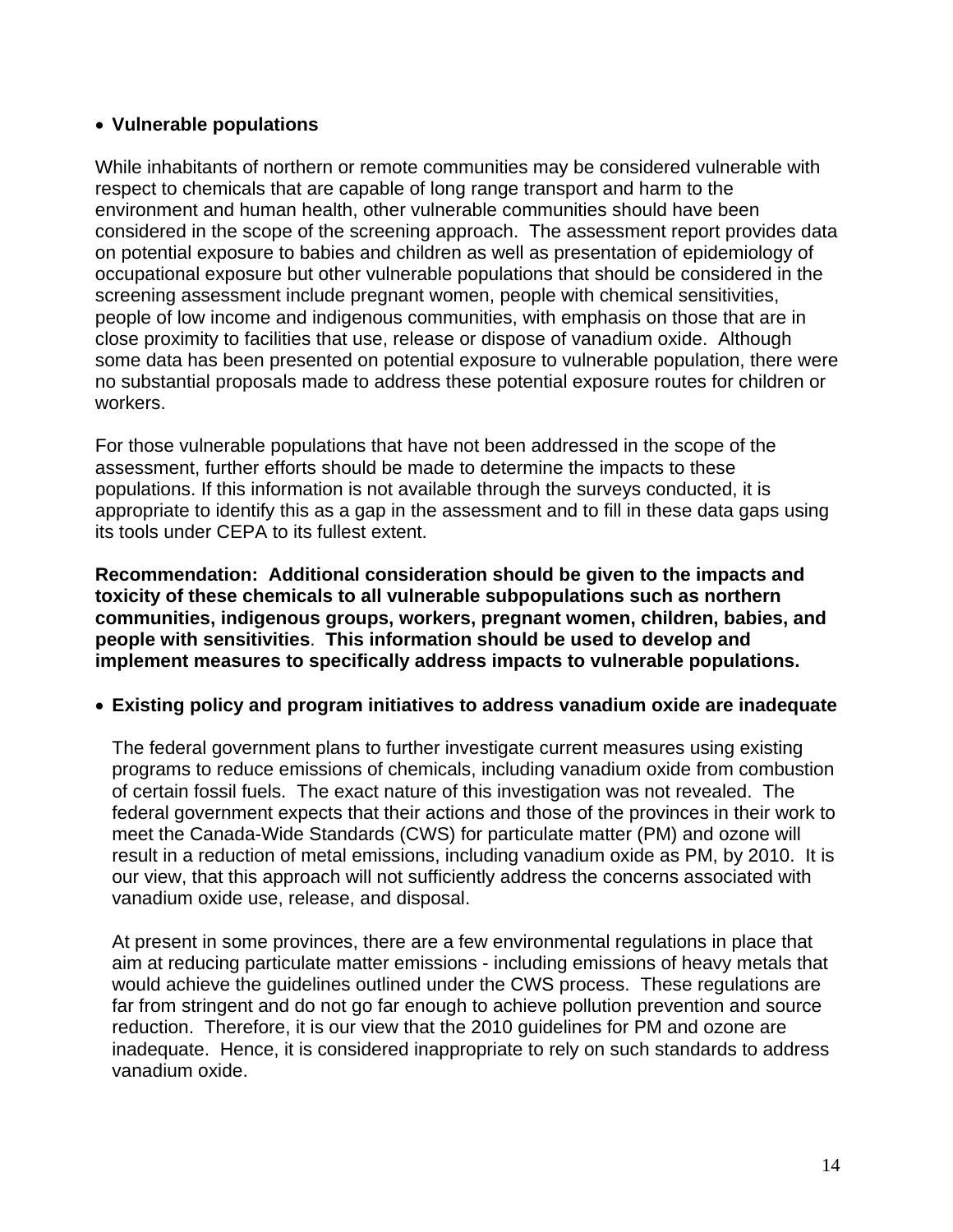This view is further supported when one considers the emissions from coal-fired electrical power generation plants. This sector has been identified as being responsible for a significant portion of mercury emissions as well as other metal emissions. These plants continue to be a significant source of mercury despite the presence of the CWS. In this regard, the CWS guidelines would be equally ineffective in addressing the emissions of vanadium oxide from these plants. The identification of vanadium oxide from this sector provides additional evidence to support the need for eventual phase out of coal-fired electrical power generation plants with safer alternative forms of power generation. This approach would not only eliminate one of the largest emitters of mercury but would also reduce the emissions of other metals, including vanadium oxide.

**Recommendation: The government should take regulatory actions on vanadium oxide that extend beyond existing guidelines and standards such as those outlined under the Canada-Wide Standard process. These CWS guidelines do not specifically aim for the prevention or elimination of vanadium oxide from anthropogenic sources.** 

**Recommendation: The government should promote the phase out coal fired power plants and increase its support for the development and use of alternative energy production (excluding nuclear power) in its strategy to phase out strategy for vanadium oxide.**

#### *For more information, contact:*

Sandra Madray Chemical Sensitivities Manitoba 71 Nicollet Avenue Winnipeg, MB R2M 4X6 Tel: 204-256-9390; Email: madray@mts.net

Fe de Leon, Researcher Canadian Environmental Law Association 130 Spadina Avenue, Ste. 301 Toronto, ON M5V 2L4 Tel: 416-960-2284; Fax: 416-960-9392; Email: [deleonf@cela.ca](mailto:deleonf@cela.ca)

**CELA Publication Number: 724 ISBN #: 978-1-926602-61-5** 

*Acknowledgement: Leah Harms for assistance in the production of this submission.*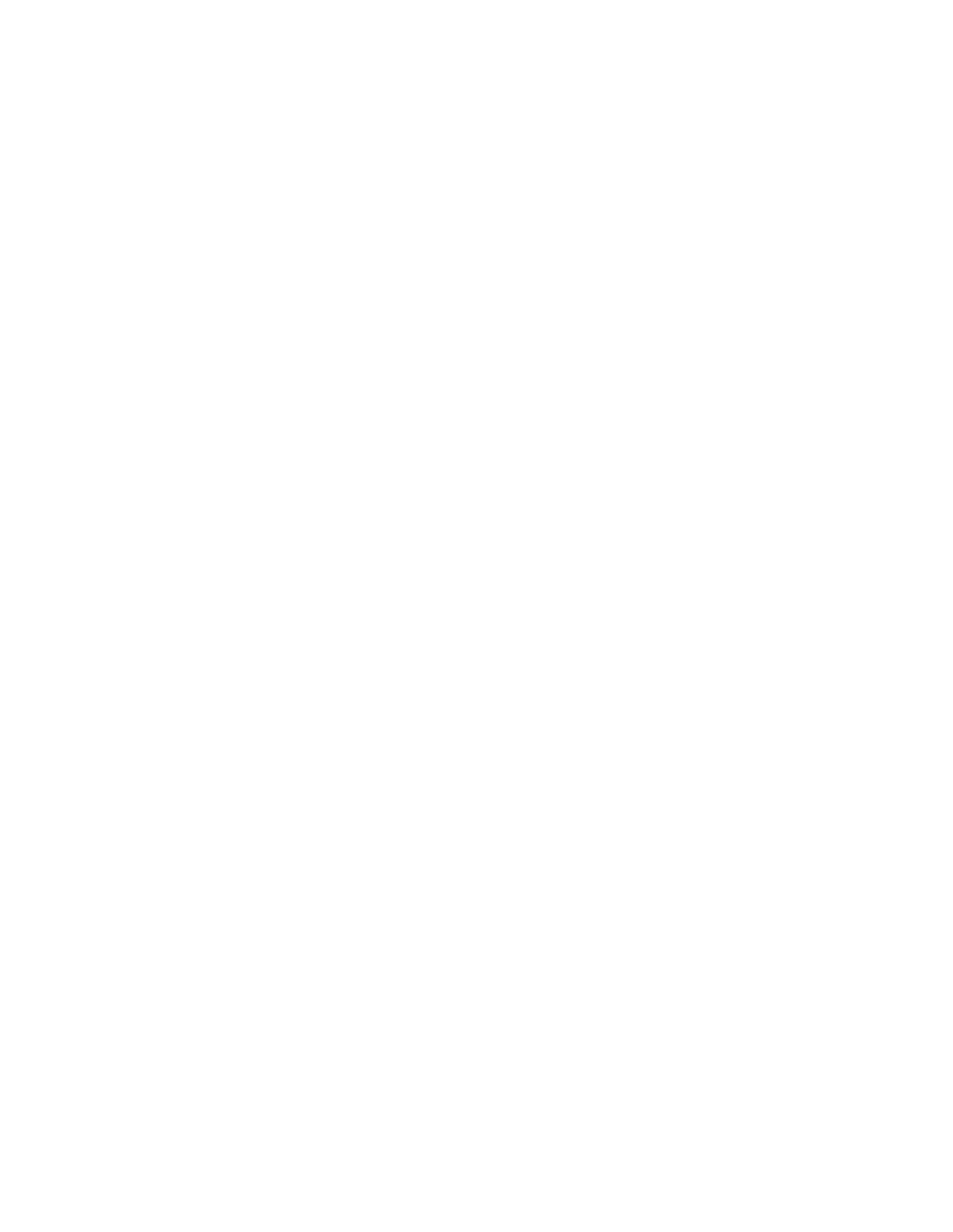# **ATTACHMENT**

March 10, 2010

Margaret Kenny Karen Lloyd Director General Director General Environment Canada Health Canada 351 St Joseph Blvd 269 Laurier Avenue West Gatineau, Ouebec K1A 0H3 Ottawa, Ontario K1A 0K9 Canada Canada

Chemical Sectors DIRECTOR GENERAL'S OFFICE

*Original transmitted by email* 

Dear Margaret and Karen:

## **Re: Risk Management under the CMP**

This letter addresses the concerns of several environmental non-governmental organizations [ENGOs] dedicated to the protection of human health and the environment about the risk management activities proposed to date by Environment Canada and Health Canada under the Chemicals Management Plan (CMP). We appreciate having been invited to participate in the Risk Management Workshop held in Ottawa on October 29, 2009, which we found informative. However, it did not allow for discussion of several specific points of concern to ENGOs. Since many ENGOs present at the workshop have provided detailed comments on proposed risk management approaches for Batches 1-6 substances, we expected an opportunity for a substantial discussion of some of these points. Thus, this letter details our concerns and recommendations for improving risk management activities under the CMP, as well as our recommendations for future workshops and consultations on risk management work under the CMP. All are very important to us, and they are not listed in order of priority.

We base our recommendations on the following key principles outlined in the *Canadian Environmental Protection Act 1999* (CEPA):

- Pollution Prevention
- Virtual Elimination
- Precautionary principle

Risk management work is at a relatively early stage under the CMP, and there is time to refine approaches and actions in order to achieve greater transparency and a higher level of protection for the environment and human health. We hope you will give our recommendations serious consideration, and that you will be willing to engage with us about them in future consultations.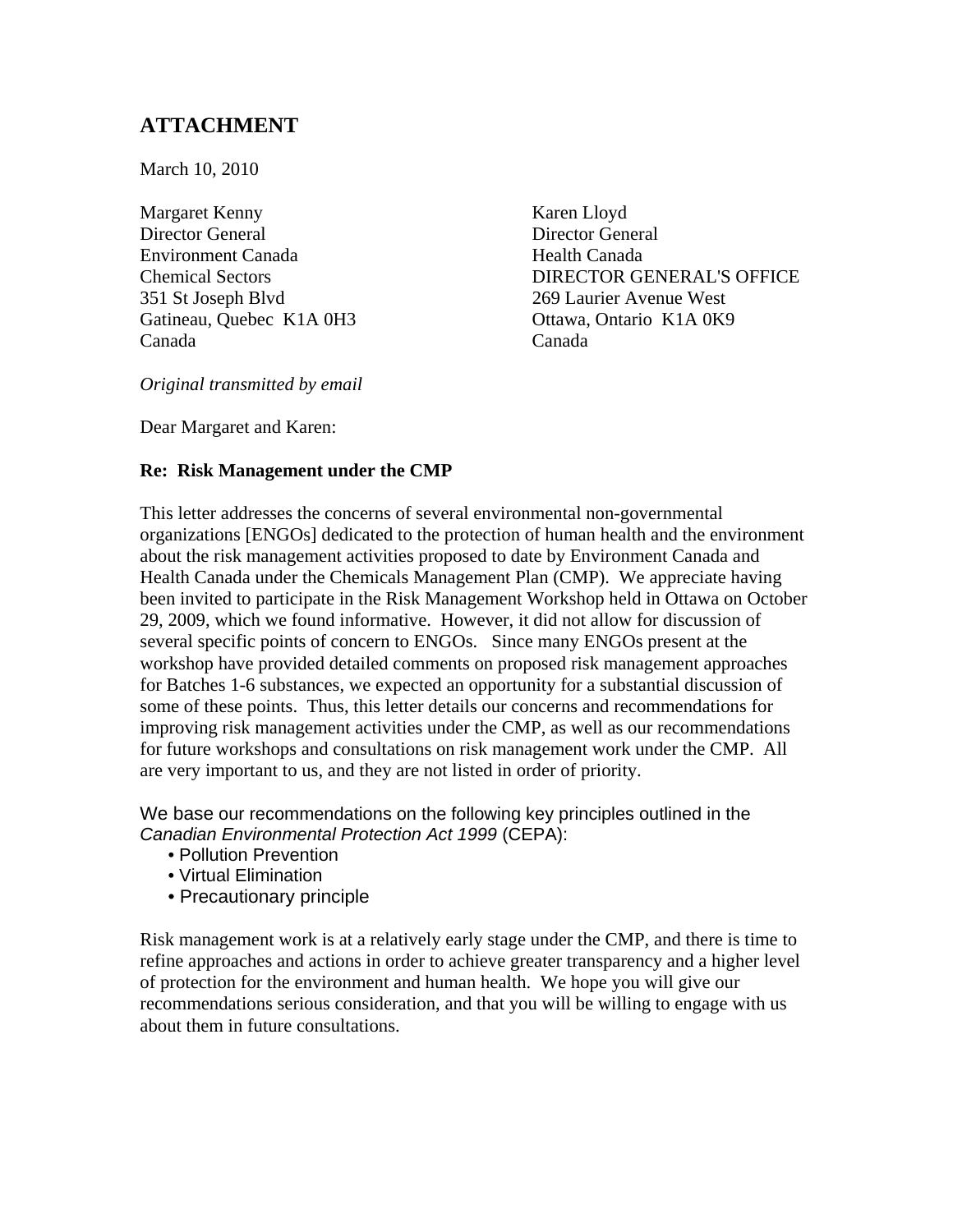#### <span id="page-18-0"></span>**1) Little Emphasis on Pollution Prevention Strategies**

In the batches that have come through to date, we see little emphasis on an overall goal of elimination of toxic chemicals. This would include a focus on reduction or elimination at source - that is, eliminating or at least reducing the importation, manufacture and use of chemicals found to be toxic under the plan, as well as products containing them. This is the only sure way of protecting human health and the environment from the harmful effects of these substances, especially in the context of uncertainty about hazard and exposure. While other mechanisms, such as end-of-pipe control measures, future use notification (please see point 2, below), addition to the Cosmetic Ingredient Hot List, monitoring and biomonitoring, may have some role to play, these alone do not adequately address the hazards and risks posed by these substances, especially in the case of carcinogenic, reproductive, developmental, endocrine disrupting or neurodevelopmental toxins. The options presented to date generally aim to maintain the status quo in the use of these substances, or to lead to slight reductions in releases to the environment. They do not address the real problem, which is the production, sale and use of toxic substances.

The federal government is committed, under CEPA, to apply several key principles when addressing toxic chemicals, including pollution prevention, virtual elimination and the use of the precautionary principle. There are several tools available to the government to manage toxic chemicals in accordance with these principles that have not been used in developing the risk management measures proposed to date, including pollution prevention plans to identify opportunities for source elimination of chemicals, identifying safe substitutes, and removing inefficiencies in industrial processes. The federal government made a clear commitment to pollution prevention in its management of toxic chemicals through its federal pollution prevention strategy, released in 1995.<sup>[4](#page-18-0)</sup> This strategy has been disregarded in the CMP to date. In the Industry Challenge, we have seen very few pollution prevention proposals, with the exception of those proposed for bisphenol A and TDI and the addition of several toxic chemicals to the Cosmetic Ingredients Hotlist, a non-regulatory measure whose efficacy in protecting human health is not clear.

In the presentations made at the October 29, 2009 workshop, we gained very little insight into the triggers necessary for Environment Canada (EC) and Health Canada (HC) to propose reduction and elimination strategies. We understand the criteria necessary for virtual elimination under CEPA, but many other actions that would promote reduction and phase-out could be taken that would result in real benefits for human health and the environment, such as expanded use of the *Prohibition of Specific Toxic Chemicals Regulations*, and other mandatory pollution prevention efforts that have not been employed under the CMP. One example would be to amend the list chemicals for prohibition under the Prohibition of Specific Toxic Chemicals Regulations to include Bisphenol A, which has been targeted for specific regulatory actions (e.g. ban of BPA in baby bottles, regulation to establish maximum concentration limit) but is used in a wide range of consumer products, has many industrial applications and has been detected in the environment.

 $\overline{a}$ 

<sup>4</sup> Environment Canada, *Pollution Prevention: A Federal Strategy for Action.* 1995.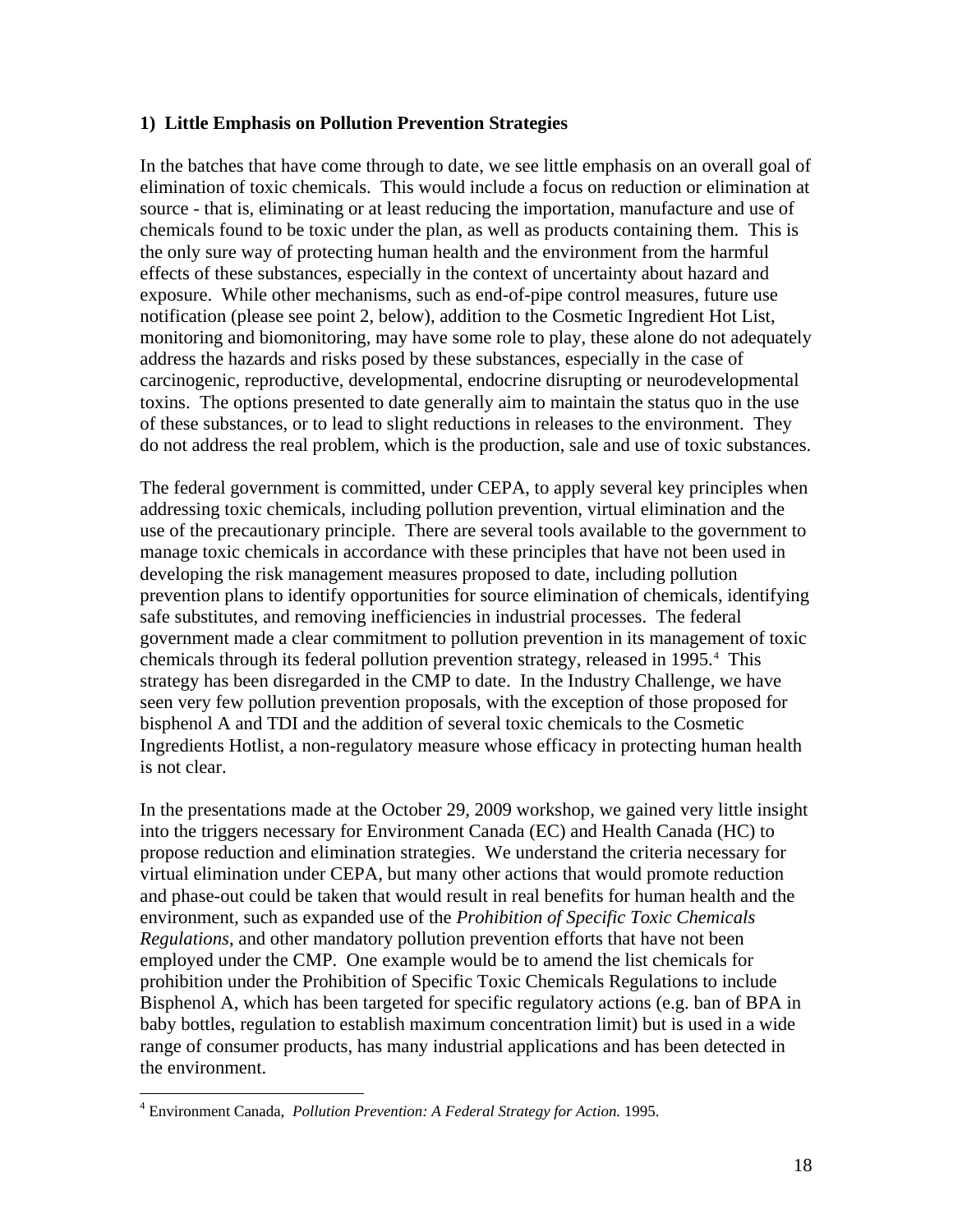<span id="page-19-0"></span>Furthermore, the recent grant of \$9.1 million from the federal government towards the establishment of a National Centre of Excellence at Queen's University for the "development and commercialization of Green Chemistry technologies"<sup>[5](#page-19-0)</sup> is promising with respect to finding substitutes and alternative manufacturing processes that reduce or eliminate the use of toxic chemicals. However, there has been no substantial policy dialogue or commitment to date focused on developing safe alternatives to further pollution prevention or a federal toxic chemical substitution and green chemistry strategy linked to the CMP. We would appreciate the opportunity for a fuller discussion of this point.

Our overall concern is that to this point, very little regulatory action has been proposed for high priority substances found to be toxic, with the exception of bisphenol A. This does not provide sufficient assurance that the CMP will result in the elimination or significant reduction in manufacture, import, export, use, release, and disposal of these chemicals over time in industrial applications as well as consumer products. Looking to the future, if effective actions that are based on prevention and precaution are not undertaken in an aggressive manner for the **high priority** chemicals under the Challenge program, we question whether the challenges of managing the 2600 **medium priority** chemicals will be addressed adequately either.

*Recommendation: We urge the government to shift its current approach under the CMP to pollution prevention measures that will eliminate or significantly reduce the manufacture, import, export, use, release, or disposal of toxic chemicals over time.* 

*Recommendation: We urge the government to develop a federal toxic chemical substitution and green chemistry strategy linked to the CMP.* 

# **2) Future Use Notification**

 $\overline{a}$ 

Ten high priority substances determined to be CEPA toxic in Batches 1-5 of the Challenge phase of the CMP list "future use notification" as a proposed risk management activity. (See the Appendix to the workshop presentation "Risk Management Under the Chemicals Management Plan: Presentation for Stakeholders.") It is our view that future use notification should not be considered an appropriate tool for managing chemicals found to be CEPA toxic.

a) Little information provided on future use notification:

We are concerned that this risk management tool is being proposed with little information concerning what it will involve. The absence of information on this proposal does not contribute to improved government transparency.

<sup>5</sup> Queen's News Centre Press Release, "Queen's PARTEQ receives \$9.1 M for National Centre of Excellence." http://gnc.queensu.ca/story\_loader.php?id=49a824b1d4eb8.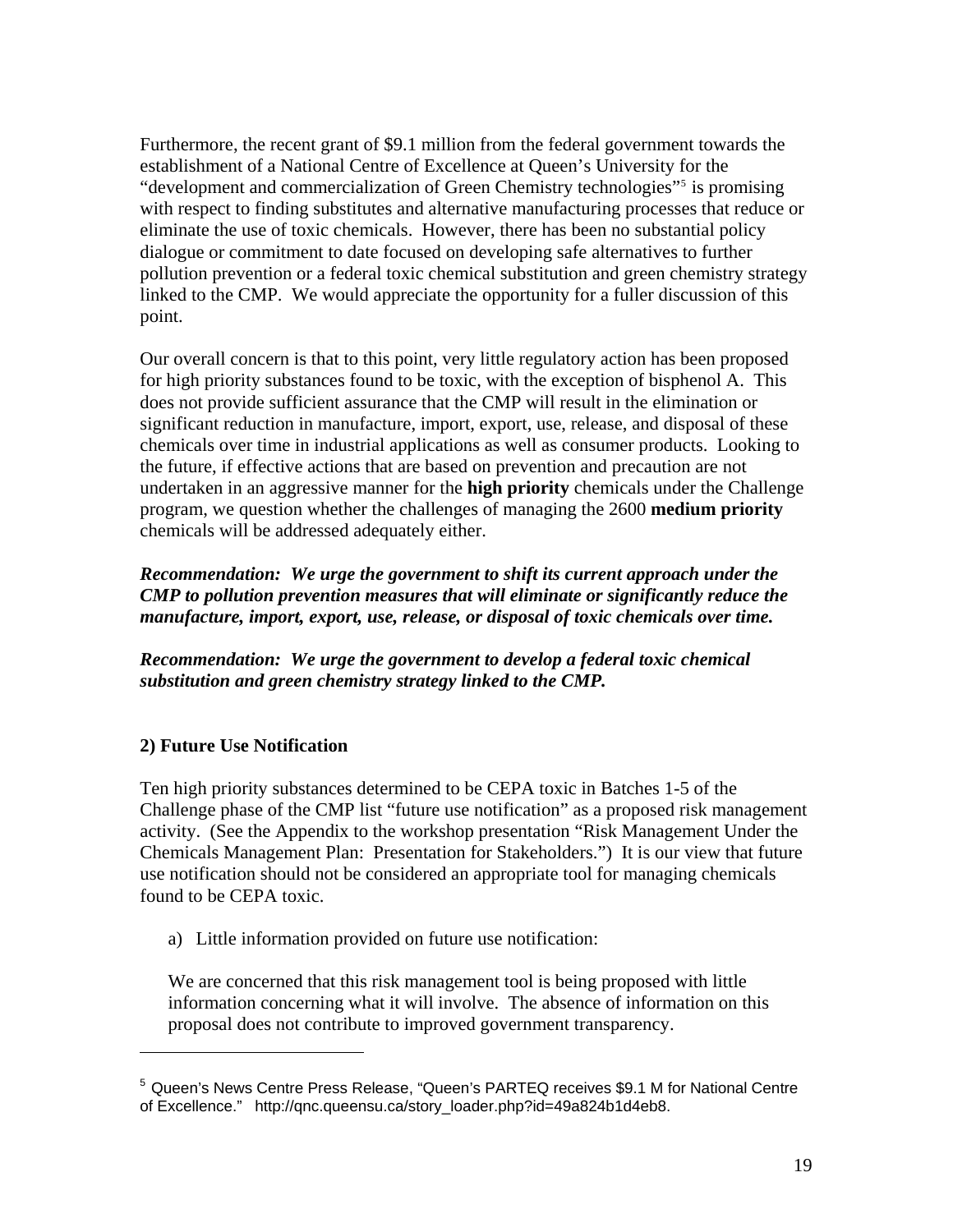<span id="page-20-0"></span>b) Absence of reduction or elimination measures for CEPA toxic chemicals.

Given what little we do know, future use notification appears to allow continued and even increased use of a toxic chemical as long as new uses are notified. Thus, it appears to retain the "status quo" or "business as usual" for CEPA toxic chemicals. Future use notification will not reduce exposure to these chemicals in Canada and it will not work toward achieving the risk management objectives outlined for them in their respective proposed risk management approach documents. For example, the *Proposed Risk Management Approach* for diethyl sulfate<sup>[6](#page-20-0)</sup> states:

A risk management objective is a target expected to be achieved for a given substance by the implementation of risk management regulations, instrument(s) and/or tool(s). The proposed risk management objective for diethyl sulfate is to minimize exposure to this substance.

In order to achieve the risk management objective and to work towards achieving the environmental or human health objective(s), the risk management being considered for diethyl sulfate is a requirement for notification of the federal government regarding any proposed future uses (p. 11).

It is clear that there is a gap between the proposed risk management objective (i.e. minimizing exposure to the substance) and the instrument being proposed to achieve it (i.e. the requirement for notification of proposed future uses). Future use notification will do nothing to reduce exposure to diethyl sulphate if the current level of use is not reduced or eliminated. At best, it may prevent exposure from increasing, and it will not necessarily even do that, given that no restrictions on current uses appear to be contemplated (other than addition to the Cosmetic Ingredient Hotlist in some cases).

c) Cumulative impacts of toxic chemicals continue to go unaddressed.

An on-going issue raised by public interest organizations is the lack of consideration of the cumulative and aggregate impacts of many chemicals in the Canadian market. The future use notification proposal will do little to make progress in this area. Many notification processes establish a threshold level at which notification may be required. If this is the case for future use notification, the aggregation of use amounts that fall under the threshold may constitute a significant total amount, which in turn may mean that exposure estimates are significantly too low.

The following list summarizes a few of our concerns with respect to future use notification, especially its use exclusive of any other risk management activities:

• These notifications appear to do nothing to work toward the elimination or reduction in use of the chemicals in question. It is problematic that significant

 $\overline{a}$ 

<sup>&</sup>lt;sup>6</sup> Government of Canada, *Proposed Risk Management Approach for Sulfuric Acid, Diethyl Ester (Diethyl Sulfate)*, August, 2009.

http://www.ec.gc.ca/substances/ese/eng/challenge/batch4/batch4 64-67-5 rm en.pdf.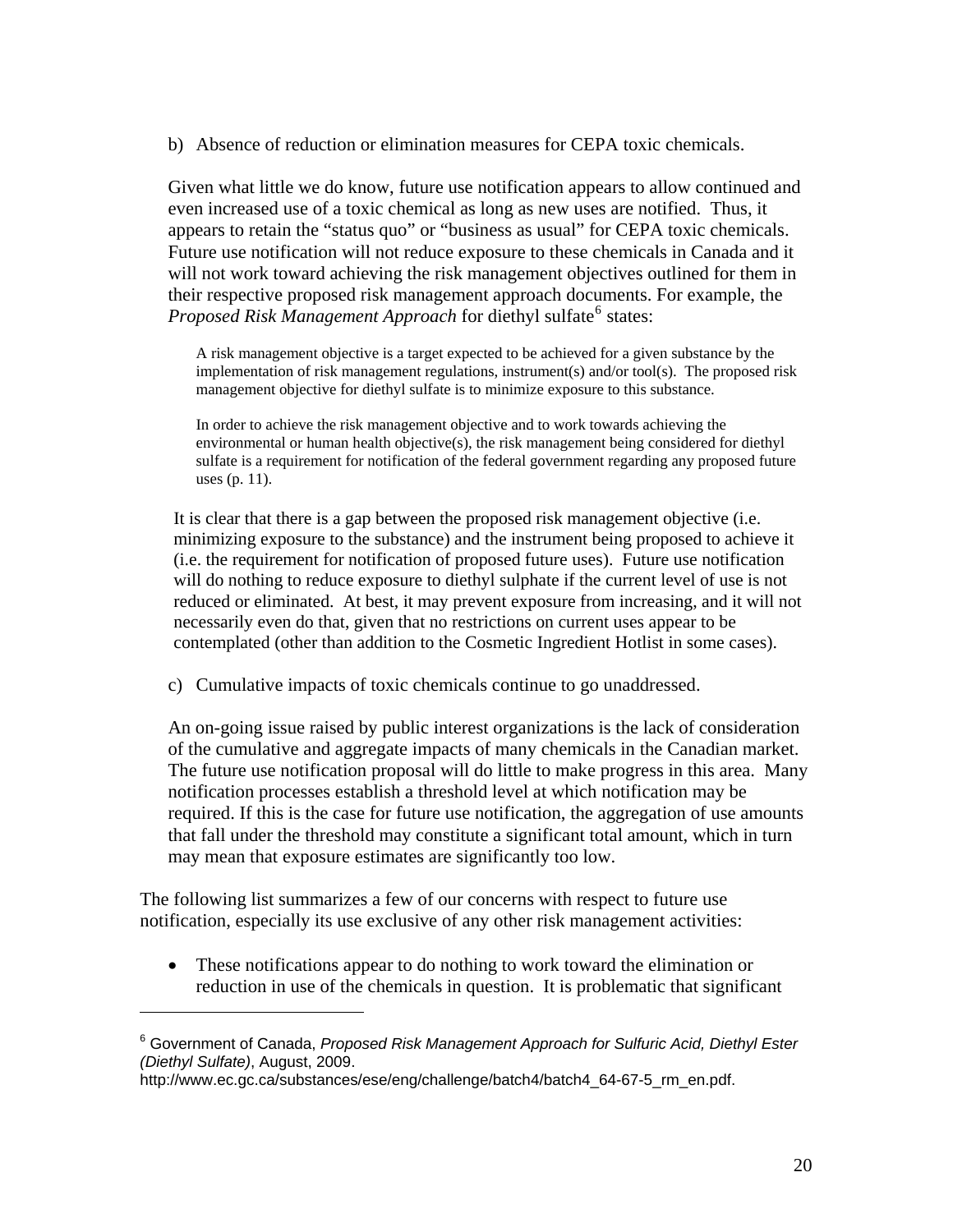increases in use quantities (as opposed to new uses) do not have to be reported under this provision.

- There is no responsibility placed on industry to change processes, look for safer substitutes or report on releases, transfers or use quantities of these chemicals (unless this information is required under NPRI or DSL inventory updates).
- There are no projected reduction targets established by government.
- There is often a volume threshold below which notification is not required. This threshold, whatever it may be under future use notification regulations, adds to our concern about exposure estimates.
- Future use notification simply gives notice to manufacturers and importers that new uses may require additional review. The additional review process is unclear.
- We urge a closer consideration of the application of a prohibition or reduction strategy, especially for carcinogenic, reproductive, developmental, endocrine disruption or neurodevelopmental toxins, rather than a future use notification.
- Frequent use of future use notification is likely to discourage investigation into cumulative and synergistic effects between and among similar toxic chemicals. Future use notification simply prolongs the unsatisfactory practice of examining the effects of chemicals one at a time, because once they are notified in this way, they are off the regulatory agenda, and no further investigation or action is likely unless significant new information comes forward.
- The role of the public in the future use notification provision is undefined. Given the absence of public reporting and engagement in New Substances Program (e.g., Significant New Activity), we are concerned that the public may be similarly excluded from this process.

Given our concerns, it is our view that future use notification should not be considered an appropriate tool for managing chemicals found to be CEPA toxic, especially when it is used exclusively of any other risk management tools. A regulatory approach leading to reduction and ultimately prohibition, especially for carcinogenic, reproductive, developmental, endocrine disrupting or neurodevelopmental toxins, will ensure that these chemicals no longer pose a risk to human health and the environment in the future.

## *Recommendation: We urge the government to reconsider its proposed use of the future use notification process for CEPA toxic chemicals. ENGOs request an opportunity to discuss this instrument and its efficacy with departmental officials.*

## **3) Risk Management Activities Based on Exposure, not Hazard**

In our view, the risk management activities proposed to date are based too heavily on exposure assessment, and not heavily enough on hazard assessment. We recommend that substances found CEPA toxic be flagged for reduction and elimination actions.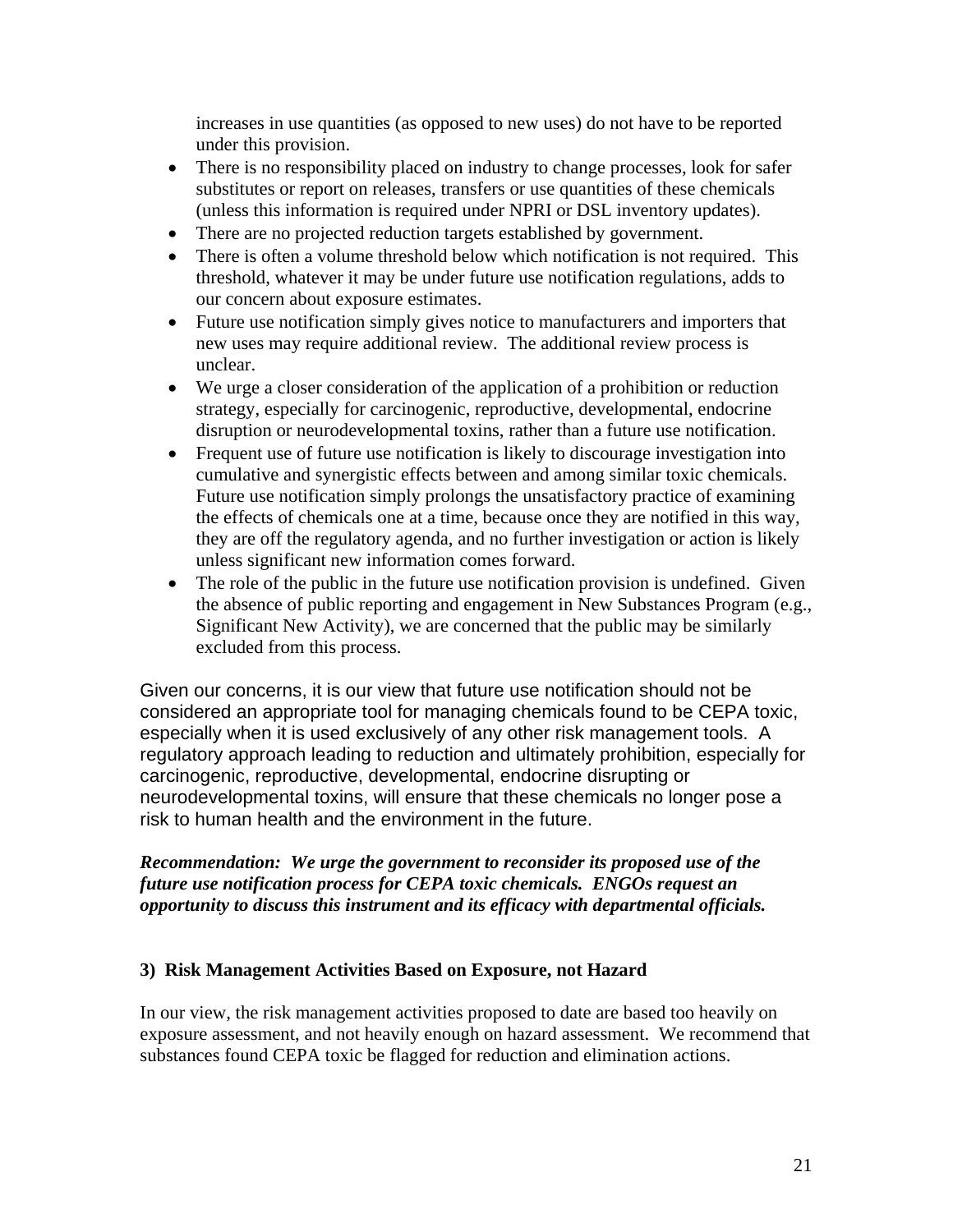The reason for adopting future use notification as a risk management instrument for many of the substances found to be CEPA toxic in Batches 1-5 appears to be that human and environmental exposure to the substances is "very limited" or "negligible." In light of the facts that some of these substances are considered to pose health risks at any level of exposure, and confidence in exposure estimates is often rated as very low to low, we find this reasoning unconvincing and lacking in precaution. For example, in the case of diethyl sulfate, the proposed risk management approach document states:

On the basis of the carcinogenic potential of diethyl sulfate, for which there may be a probability of harm at any exposure level, it is concluded that diethyl sulfate is a substance that is entering or may enter the environment in a quantity or concentration or under conditions that constitute or may constitute a danger in Canada to human life or health. (4)

#### and

Confidence in the quantitative estimates of exposure to diethyl sulfate in environment media is considered to be very low to low, as these estimates are based on modeling. However, confidence is high that exposure of the general population to the substance is very limited, in light of the indication that it is not released to the general environment in Canada as well as its very reactive nature. (9)

Thus, diethyl sulphate was determined to be CEPA toxic on the basis that "there may be a probability of harm at any exposure level," but the proposed risk management activity ignores that fact, and appears to support the status quo or even increased use (and thus increased exposure), as long as future new uses are notified (please see point 2, above). Probability of harm at any exposure level does not appear to be taken into consideration to any great extent.

Furthermore, the frequent use of future use notification, on the basis of an exclusive focus on exposure, simply papers over important data gaps regarding toxicity, and is likely to offer very little protection to the environment and human health. In these cases, the government's ability to seek available, or new toxicity information from industry through its authority under CEPA has been under-utilized. The options exist to add these chemicals to the Priority Substances List for further assessment (section 76), or to institute another section 71 survey (including section  $71(1)(c)$ ) to require that industry supply information required for better informed decisions concerning protective and preventative measures. In these situations, the precautionary principle should be applied.

#### *Recommendations: We recommend that:*

- *Section 71 be used to its full extent to generate data:* 
	- *Additional data should be generated to determine the cumulative and synergistic effects of chemicals with similar structure and/or effects, and mixtures containing these chemicals;*
	- *Additional data should be gathered for toxicity hazard endpoints such as endocrine disruption, chronic toxicity, developmental and neurodevelopmental toxicity, even if it means the generation of new toxicity data.*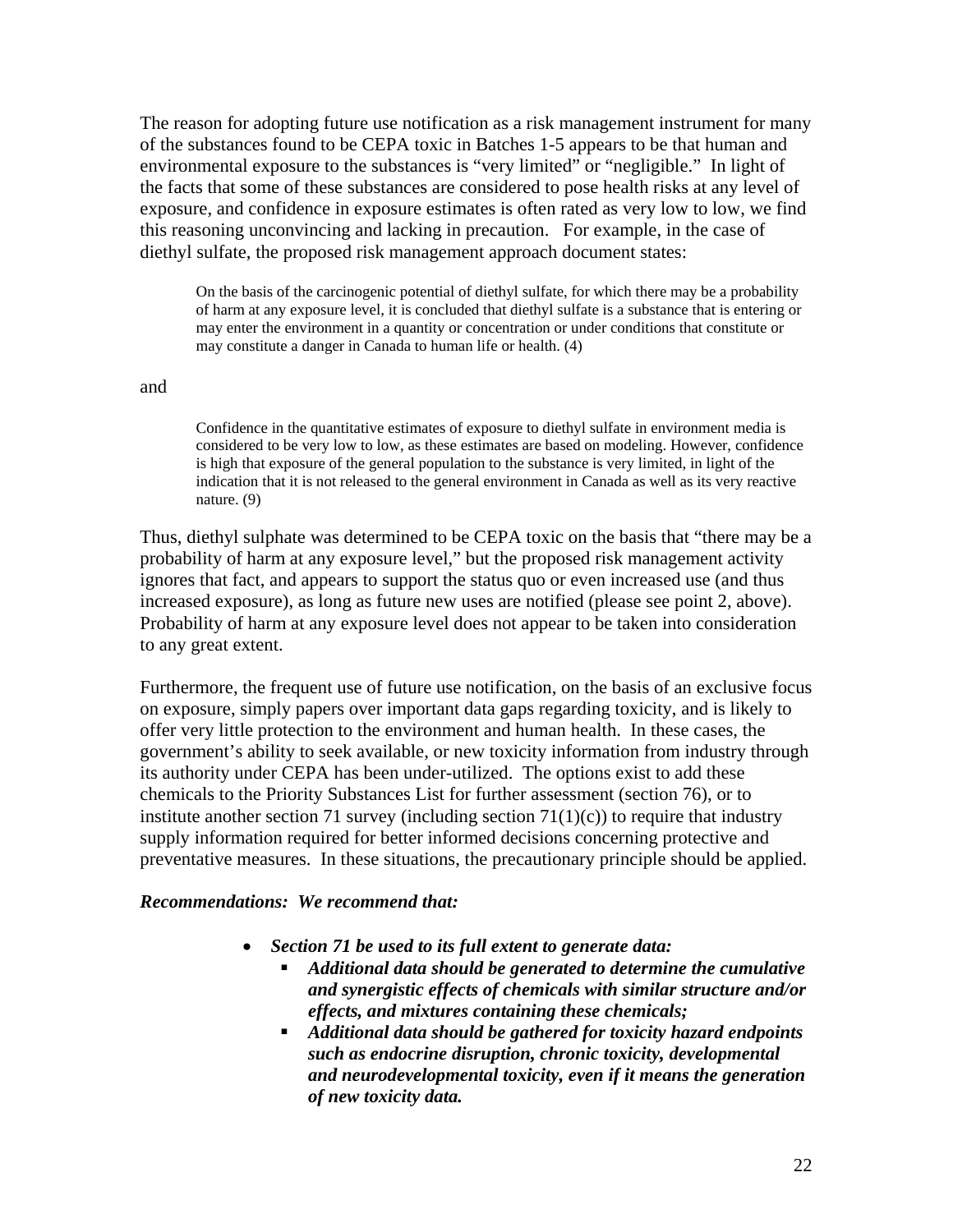• *Substances found to be CEPA toxic should be flagged for elimination or phase out strategies, particularly chemicals that are found to be carcinogenic, mutagenic, endocrine disrupting or reproductive and developmental toxicants.*

#### **4) Over-reliance on SNAcs**

Several ENGOs have expressed on-going concerns with the application of Significant New Activity Notices (SNAcs) to chemicals listed on the Domestic Substances List. See, for example, our letter of February 2007, reproduced below in Appendix A, expressing our concern when the first 148 high priority substances were identified for SNAc notices. Prior to the release of the CMP, the original intention was to apply SNAcs to substances considered "new" to Canada and subject to the New Substances Notification Regulation. Under the CMP, we have noticed a continuing trend toward issuing SNAcs to high hazard – low volume "existing" substances without designating them as CEPA toxic. We continue to have concerns with this process, including the following;

a) The issuance of a SNAc does not necessarily mean that the chemical is not in use in Canada. The threshold for reporting use is set at 100 kg. There may be uses of these chemicals below the reporting thresholds. This means that SNAcs are inadequate to fully protect human health and the environment.

b) SNAcs will require the further assessment of chemicals under the New Substances Program. The results of these assessments may not necessarily result in applying elimination or reduction strategies on these substances, regardless of the initial data gathered through the categorization process.

c) Failure to designate a substance CEPA toxic means that no government action is required to develop management measures on these chemicals unless the SNAc provisions are completed and a finding of toxicity is made under CEPA. This also means that there is no incentive to discover and test safe alternatives for this chemical at this particular time to prevent its use in Canada in the future.

d) The New Substances Program under which the SNAc notices will be implemented lacks a public engagement component for reviewing results of the assessment.

e) The SNAc provision was originally designed to address substances "new" to Canada and assessed under the New Substances Program. This provision was not designed to address existing substances on chemicals listed under the Domestic Substances List.

f) The data collected under Schedule 6 of the New Substances Notification Regulations will not address all the existing data gaps for substances on the DSL. Industry will not be required to submit data on vulnerable populations such as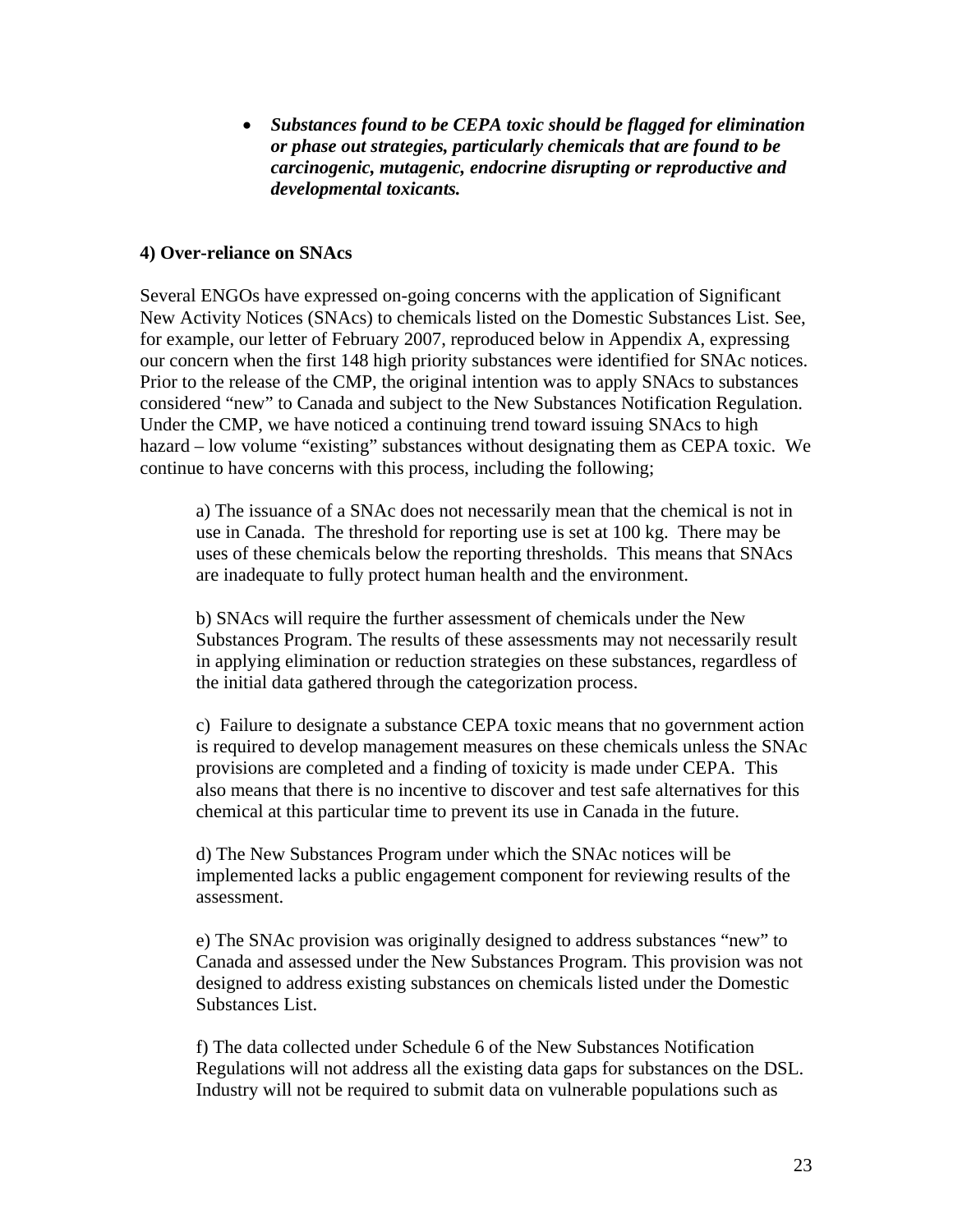<span id="page-24-0"></span>infants and children, workers and aboriginal communities, or on chronic toxicity, endocrine disruption potential, and neurotoxicity, or on cumulative and synergistic impacts.

g) We note that under the CMP, SNAcs have been proposed for approximately 159 substances (148 from the top 500 high priority chemicals and 11 chemicals from Batches  $1-5$ ).<sup>[7](#page-24-0)</sup> It is our view that it is more protective and precautionary for the government to list all of these chemicals as CEPA toxic and to propose to add them to CEPA's Prohibition of Specific Toxic Chemicals Regulations, 2000.

h) There has been very limited public policy debate on the advisability of applying SNAc notices to existing substances under the CMP, despite efforts by ENGOs to raise this important policy issue in submissions on the various batches. As the government prepares to release its guidance document on the SNAc program, it remains unclear if this document is to initiate policy discussions between government and stakeholders.

*Recommendation: We urge the government to designate as CEPA toxic chemicals that are not in use, manufactured or imported into Canada, but have been found to meet the hazard criteria for designation as toxic under CEPA. These CEPA toxic chemicals should be added to Schedule 1 of CEPA.* 

*Recommendation: We urge the government to list these toxic chemicals on the Prohibition of Certain Toxic Chemicals Regulations under CEPA to ensure that future manufacture, import, or use of these chemicals are prevented.* 

*Recommendation: The government should initiate a comprehensive policy dialogue to assess the applicability of SNAcs to existing substances under the CMP, beginning with the release of a guidance document.* 

#### **5) Consideration of Many Vulnerable Populations Still Lacking in Government's Management Approaches**

The typical risk management approach document to date makes slight reference to vulnerable populations, focusing only on children's exposure. Quoting again from the Risk Management Approach document for diethyl sulfate:

The Government of Canada considered, where available, risk assessment information relevant to *children's exposure* to this substance. As part of the Challenge, the Government asked industry and interested stakeholders to submit any information on the substance that may be used to inform risk assessment, risk management and product stewardship. In particular, stakeholders were asked through a *questionnaire* if any of the products containing the substance were *intended* for use by

 $\overline{a}$ 

<sup>&</sup>lt;sup>7</sup> SNAc proposed for: 148 high priority chemicals plus CAS No. 70161-19-2 and 83006-67-1 (Batch 2); CAS No. 4395-65-7, 60352-98-9 and 74336-60-0 (Batch 3); CAS No. 1154-59-2, 1176-74-5, 64325-78-6, 68443-10-7 and 70776-86-2 (Batch 4), and Disperse Orange 5 (CAS No. 6232- 56-0) (Batch 5).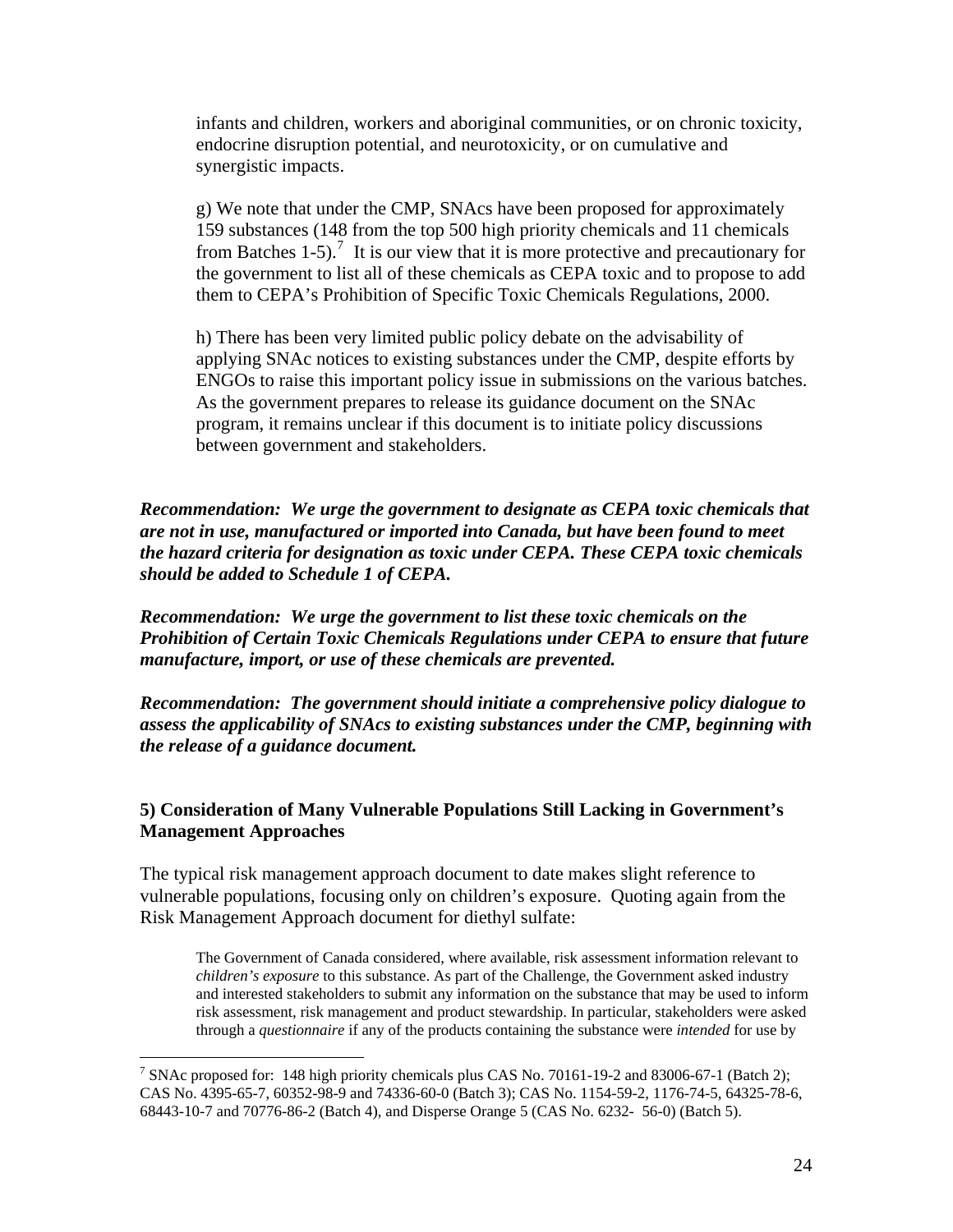children. Given the information received, it is proposed that no risk management actions to specifically protect children are required for this substance at this time. (10: italics added)

There are several problems with this approach.

a) Even if a product is not intended for use by children, children may use it or be otherwise exposed to it. The assessment process does not take this possibility into consideration.

b) The questionnaire is voluntary: there is no requirement to respond to it.

c) The scope of the questions in the questionnaire is too narrow. The question asks only "if any of the products containing the substance were intended for use by children." The questions should require the submission of other information such as toxicity data and the potential exposure of children throughout the life cycle of the chemical.

d) Risk management activities should be prompted principally by hazard, as is the case in most jurisdictions, rather than exposure data.

As important as these points about risk to children are, the question of other vulnerable populations, including workers, people with chemical sensitivities, aboriginal communities and people of low income should also be covered in the surveys conducted by government. These vulnerable populations are not addressed at all in the risk management approach documents to date. There should be special consideration of these vulnerable communities in the management strategies.

We recognize that the government faces a serious challenge in this area: the lack of focus on these vulnerable populations in the CMP assessment framework means that the evidence on which to base a more comprehensive approach to protecting vulnerable populations is not gathered. This could be overcome if the scope of the questions asked under the section 71 survey were broadened to focus on the full list of vulnerable populations and included hazard as well as exposure data, and if the assessment process were expanded to take into account the unique attributes of these subpopulations.

*Recommendation: We recommend that the Industry Challenge of the Chemicals Management Plan be re-examined and revised in light of the lack of attention paid to vulnerable populations to date. Indeed, this shift should be required when data gathering for medium priority chemicals get underway.* 

#### **6) Petroleum Sector Stream – promoting greater transparency, accountability and public engagement**

The lack of information and public engagement in the work being undertaken on high priority chemicals in the Petroleum Sector Stream is a very problematic issue for ENGOs. The information we have been given about progress made on the assessment and management of these chemicals has been limited to updates.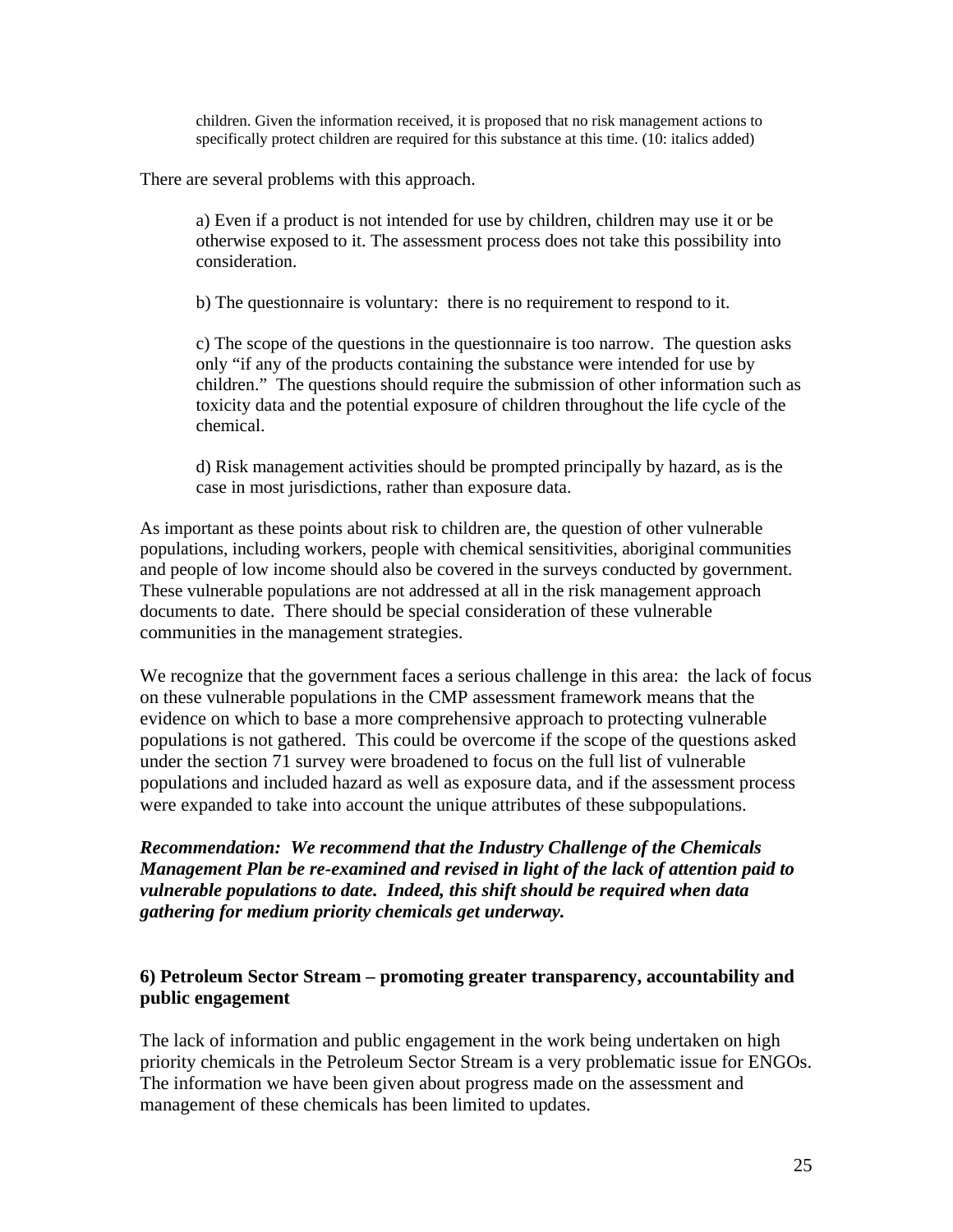a) The Chemical Substances website contains limited information on the Petroleum Sector Stream

There is very little information on the Chemical Substances website about the assessment and risk management of the approximately 160 high priority chemicals to be handled in the petroleum sector stream. For example, the website does not describe the process in any detail or provide timelines for the release of assessments and risk management documents.

b) Updates provided at the Stakeholder Advisory Council limited

The presentation on the petroleum sector stream at the Stakeholder Advisory Council meeting of June 18, 2009 was helpful, but at that time we were told that the first set of assessments would come out in December 2009, and that they would cover 55 chemicals. This information still is not on the website, and even after the Stakeholder Advisory Council meeting of January 29, 2010, we do not have a firm date as to when these assessments will be published.

c) Expected public comment period on draft assessments does not adequately consider other CMP implementation response periods

It is very difficult for interested parties to plan their time to engage in the petroleum sector stream assessment and management process when so little information about it is available. Furthermore, we are told that the petroleum sector substances will be addressed in the same timeframe as the Challenge substances. If this is the case, a very large number of assessments and risk management documents will be released over a very short period of time. Even if efficiencies are found for grouping chemicals in assessments, any member of the public who plans to review and respond to these assessments will have to consider a very large amount of material in a very short time. The public will have very limited opportunity to engage effectively in this context.

d) Release of the petroleum sector stream assessment and risk management documents not integrated with the release of batches in the Challenge process

Members of the public may be faced with entirely too many documents at any one time to deal with them adequately in the time allotted. Since all chemicals under the Industry Challenge and the Petroleum Sector Stream are high priority chemicals, there is an expectation that the results and progress made on all of these chemicals should be made publicly available, and involve comprehensive public engagement.

*Recommendation: We recommend that the work plan for the Petroleum Sector Stream chemicals be placed on the Chemical Substances website with a schedule and timelines for the release of assessments and risk management documents for the various groupings of these substances.*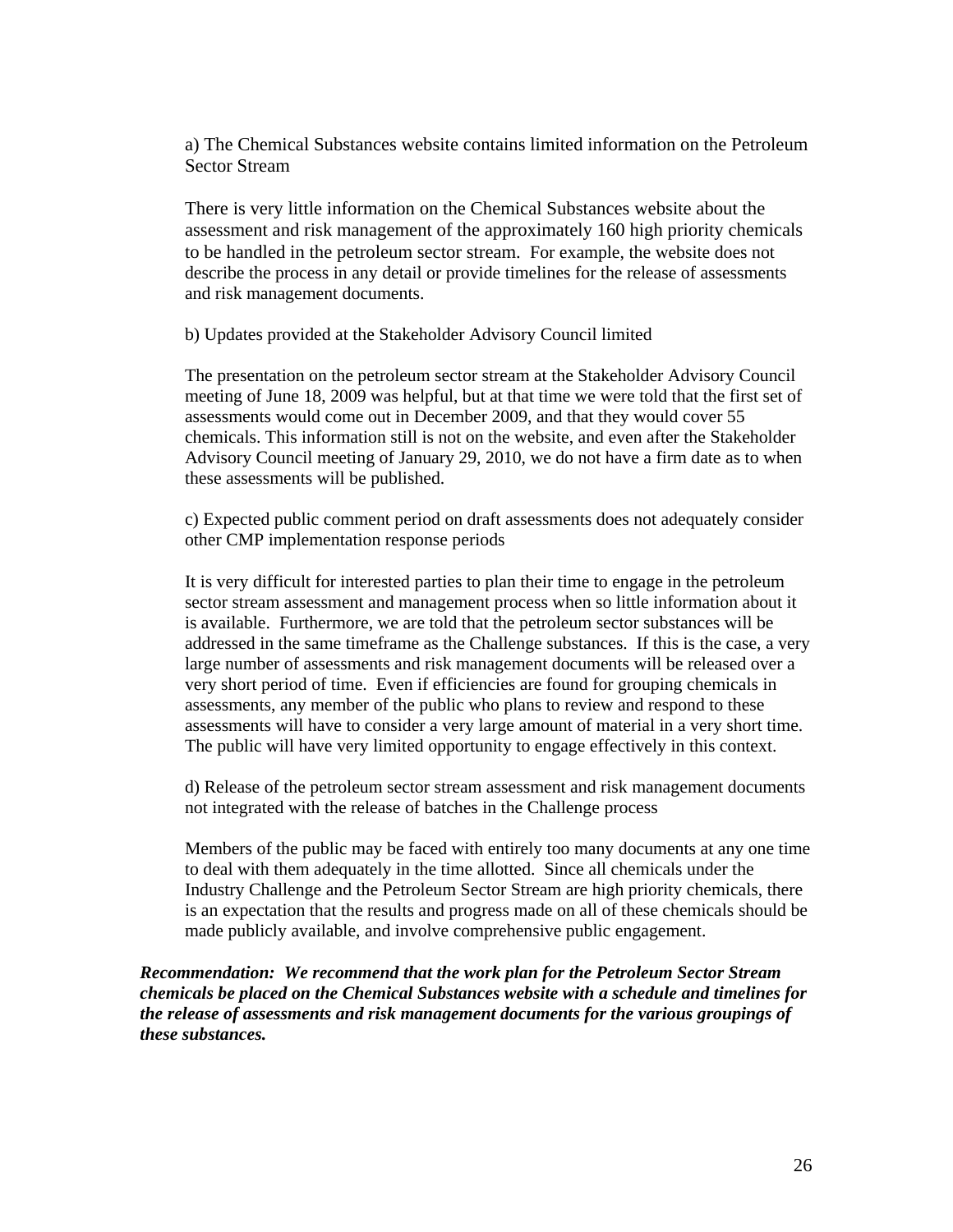<span id="page-27-0"></span>*Recommendation: We urge the government to initiate additional discussions to address how interested parties can be given a reasonable length of time to review and respond to government proposals on high priority chemicals in the Petroleum Sector stream*.

#### **7) Socio-economic Considerations in Risk Management Approach Documents**

Each Risk Management Approach document contains a section titled "Socio-economic Considerations." These sections are possibly the weakest and least transparent in these documents to date. We request a dialogue with Environment Canada and Health Canada on this serious matter.

Some of the risk management approach documents for the early batches included very sketchy cost estimates to industry and the public of taking selected risk management steps, while no information has been provided on social and economic benefits from taking those risk management steps. For example, the Risk Management Approach for bisphenol A  $(BPA)^8$  $(BPA)^8$  claims that "socio-economic factors have been considered in the selection process for a regulation and/or instrument respecting preventive or control actions, and in the development of the risk management objective(s)." The economic information given was limited to sales figures for polycarbonate baby bottles, labour statistics for employment in baby bottle manufacturing, and the retail price of some BPAfree baby bottles (pp. 11-12). There was also mention of other industries that may be impacted by the proposed management actions, but no information or estimates. No social analysis whatsoever is provided in the document. For example, the document does not provide any insight into the potential cost savings to the health care system or the benefits to the environment as a result of taking the proposed actions. It is our view that socio-economic analysis requires substantial discussion of the full range of factors related to social, economic and environmental impacts and how such considerations contribute to the decision-making process. At the moment, interested members of the public have very little information about how government officials took socio-economic factors into account and how data was collected and assessed in the selection process for management instruments for BPA.

The majority of risk management approach documents in Batches 1-5 contain even less information in the "Socio-economic Considerations" sections than was the case for BPA. For example, the risk management approach document for diethyl sulfate simply states, "Socio-economic factors have been considered in the selection process for a regulation and/or instrument respecting preventive or control actions, and in the development of the risk management objective(s)" (p. 10). No information is provided as to what factors were considered and what the outcome of that consideration was. Given that cost-benefit analysis is meant to play a role in the choice of management instruments,  $9$  this lack of

 $\overline{a}$ 

<sup>8</sup> Government of Canada, *Proposed Risk Management Approach for Phenol, 4,4"-(1-methylethylidene) bis (Bisphenol A)* October, 2008. http://www.ec.gc.ca/substances/ese/eng/challenge/batch2/batch2\_80-05- 7\_rm\_en.pdf.

<sup>9</sup> See Treasury Board Secretariat, *Assessing, Selecting, and Implementing Instruments for Government Action,* 2007; and Treasury Board Secretariat, *Canadian Cost-Benefit Analysis Guide: Regulatory Proposals*, 2007.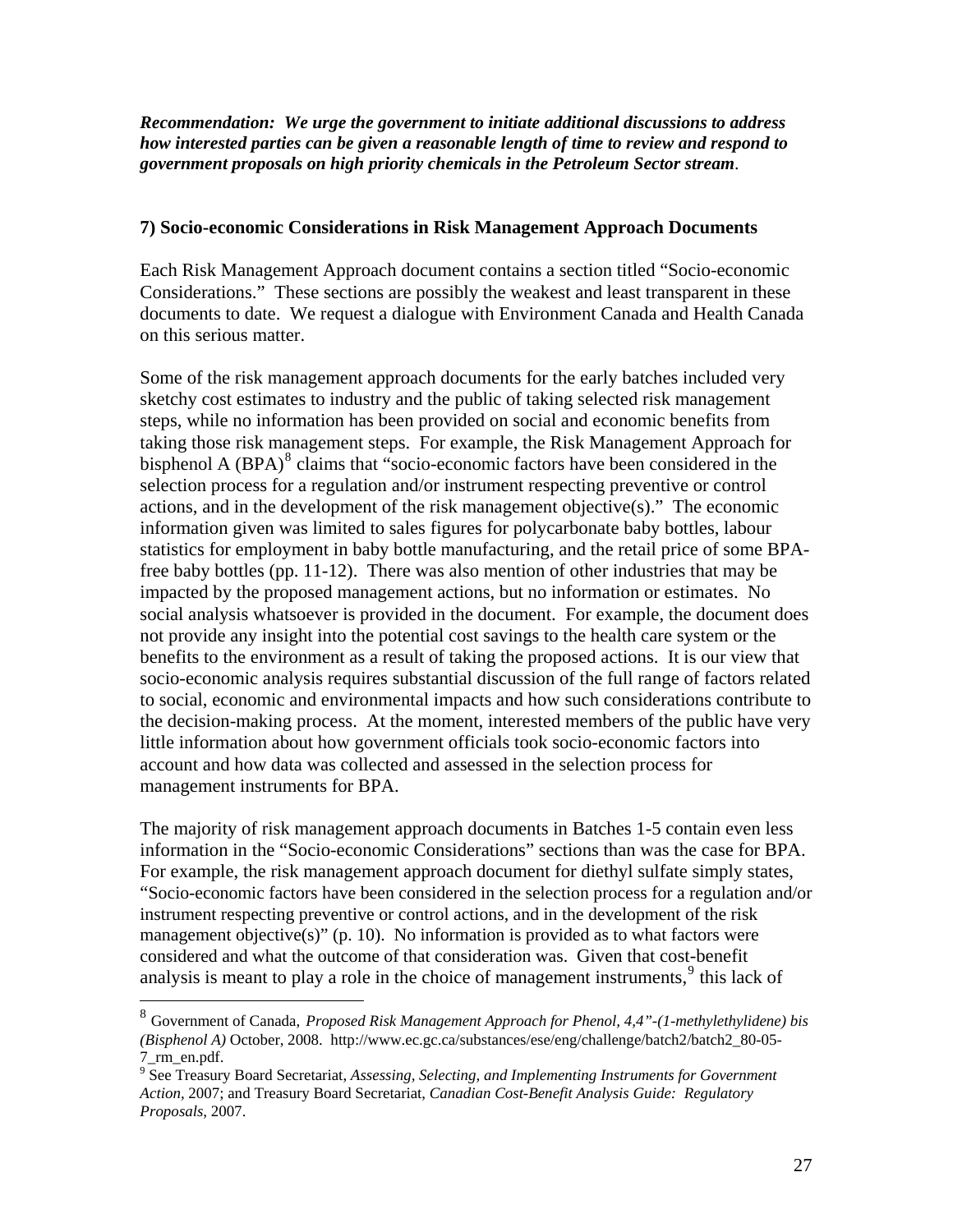information shows lack of transparency in the decision-making process of government officials. Without knowing how the government analyzed and compared the costs and benefits of a variety of potential risk management actions for each toxic chemical, it is very challenging, if not impossible, for the public to respond to this important aspect of decision-making.

We understand the need to prioritize actions on toxic chemicals to focus on those activities that will make best use of the limited resources of Health Canada and Environment Canada. However, the public should have access to the information on which government decision makers base their decisions and the right to comment on its adequacy.

*Recommendation: We urge the government to initiate a dialogue with the public on gaining access to the information used in socio-economic analyses of proposed risk management activities and commenting on its adequacy.* 

*Recommendation: The public engagement process should be revised to provide the public enough information and time to comment effectively on the results of the government's cost-benefit analyses.* 

#### **8) Risk Management Training Workshop**

As noted in the introduction to this letter, we appreciate the opportunity to have participated in the Risk Management workshop held in October 2009. We understand that this meeting was a first attempt to discuss risk management activities under the CMP. The documents and presentations made were relevant and useful. However, participants had very little time to fully engage and provide government with insights and levels of expectations for actions to be taken on CEPA toxic chemicals.

We would like to emphasize the need for more focused discussions on specific management activities such as pollution prevention strategies, the use of non-regulatory tools to reduce or eliminate the manufacture and use of toxic chemicals in Canada, and addressing the needs of vulnerable populations. Planning for such discussions should include ENGO input into to the scope and development of agenda items and allocation of time for discussion. This level of dialogue is critical given that the CEPA timeframe provides the government two years to develop its management options. We would appreciate the opportunity to engage in such discussions as specific risk management options are being developed, rather than provide input when decisions on management options have been released for the public comment period.

*Recommendations: We urge the government to engage in a two way dialogue on proposed risk management activities to ensure public engagement throughout the risk management timeframe.*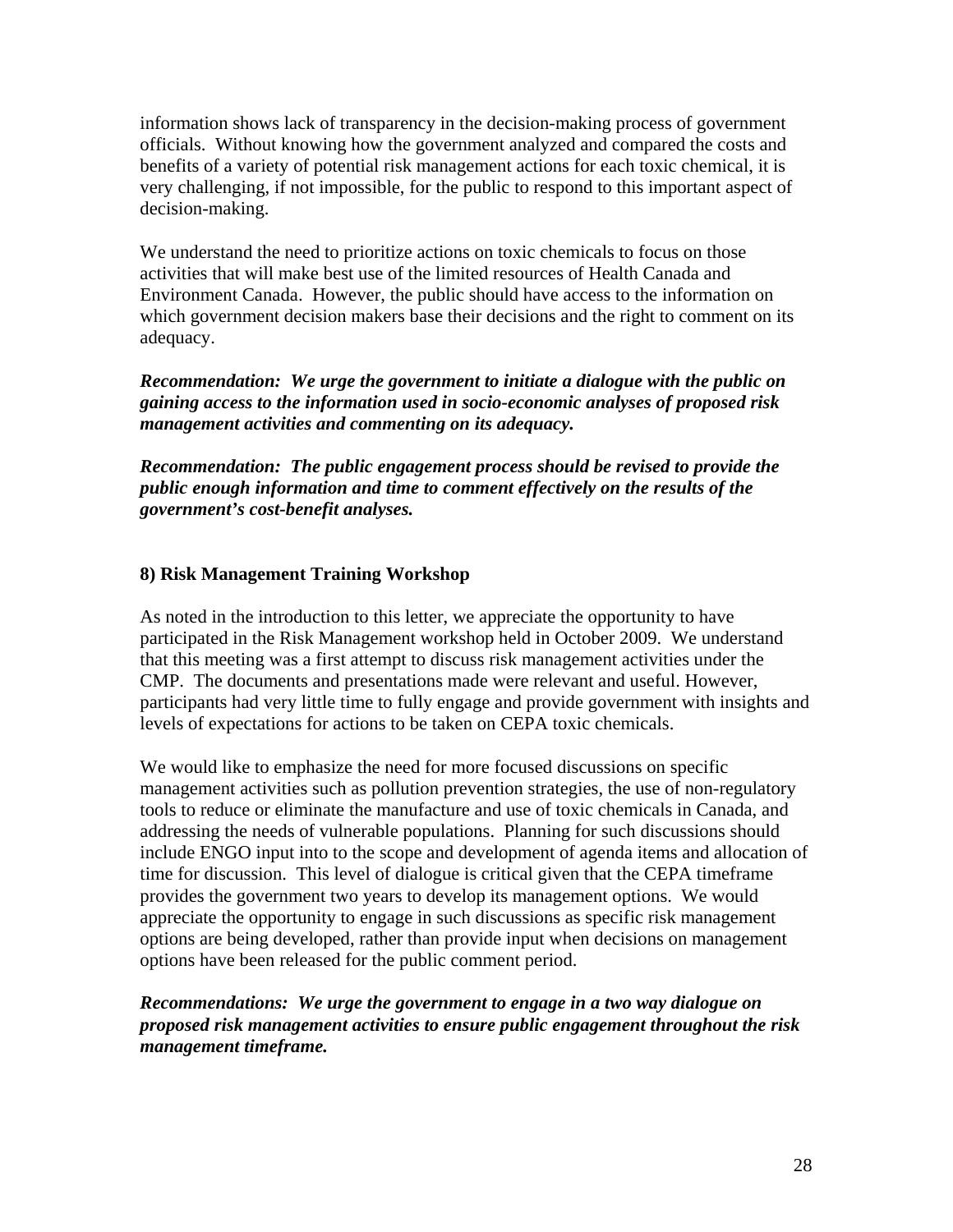*We end our letter with a recommendation for the government to make full use of the precautionary principle in the current situation. In this letter, our organizations have raised very serious concerns regarding the proposed management approach to chemicals under the Industry Challenge. In part, our comments reflect our concerns with the approach taken by government to screening risk assessments and the failure of government to require industry to supply much needed information on high priority chemicals. Many data gaps remain on many of these high priority chemicals, particularly with respect to hazard, exposure scenarios and use applications. Since 1999, sufficient time has elapsed for industry to have supplied such information, had they been required to do so. Absence of such information should not prevent the government from taking measures to fully protect Canadians from these chemicals. The Canadian government has the opportunity now to apply the precautionary principle in the absence of full scientific evidence. In the current situation, and until data gaps are filled, this is the only way to fully protect the environment and human health from the harmful effects of toxic substances.* 

Yours truly,

Je de L

*For the following signatories* 

Fe de Leon Mary Richardson Tel.: 416-960-2284 ext 223 Tel.: 780-675-3144 Email: [deleonf@cela.ca](mailto:deleonf@cela.ca) Email: [maryr@athabascau.ca](mailto:maryr@athabascau.ca)

*CANADIAN ENVIRONMENTAL CROOKED CREEK CONSERVANCY LAW ASSOCIATION SOCIETY OF ATHABASCA* 

Sandra Madray *CHEMICAL SENSITIVITIES MANITOBA*  Tel.: 204-256-9390 Email: madray@mts.net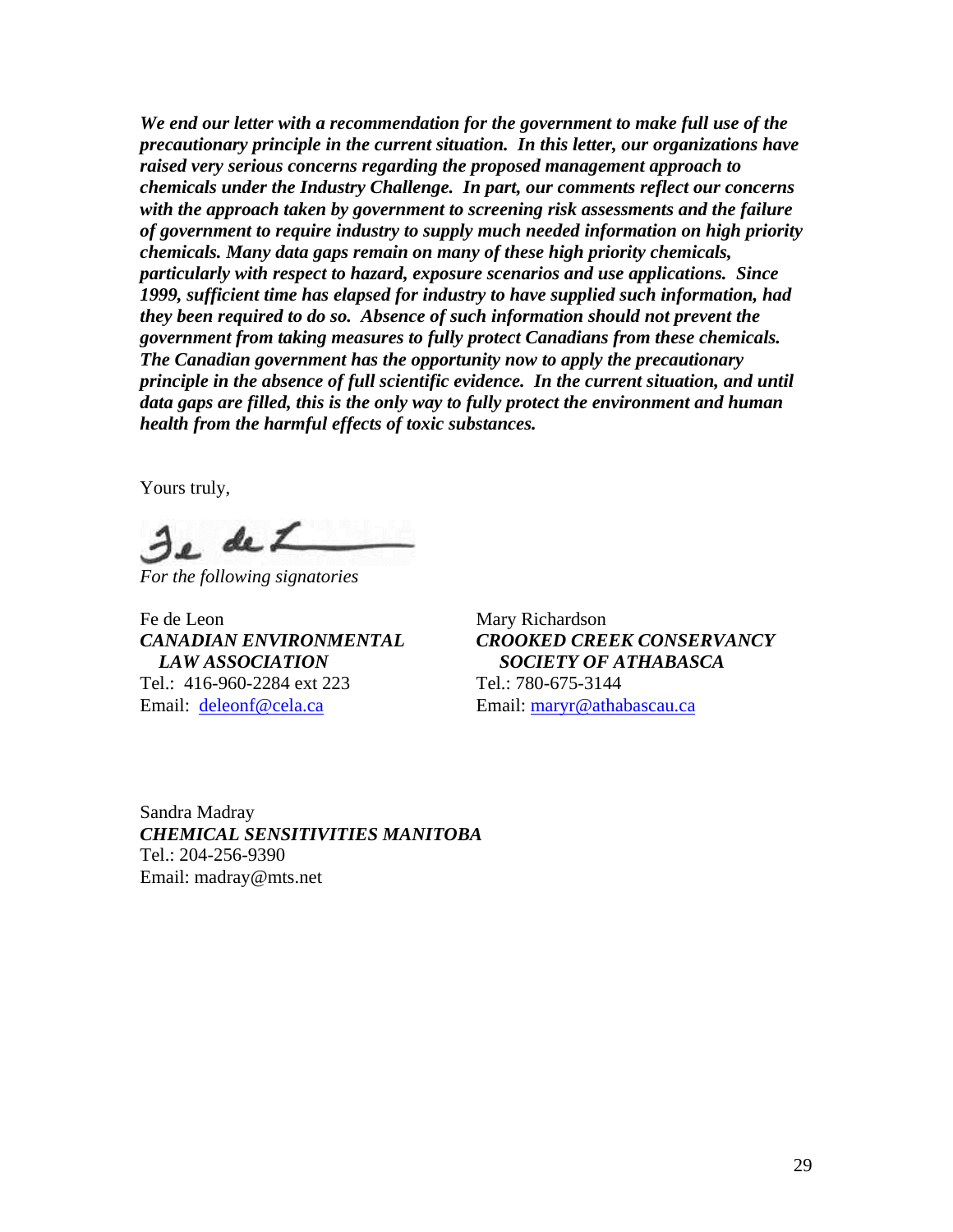# **APPENDIX A**

# **ENGO letter on Significant New Activity dated February 14, 2007**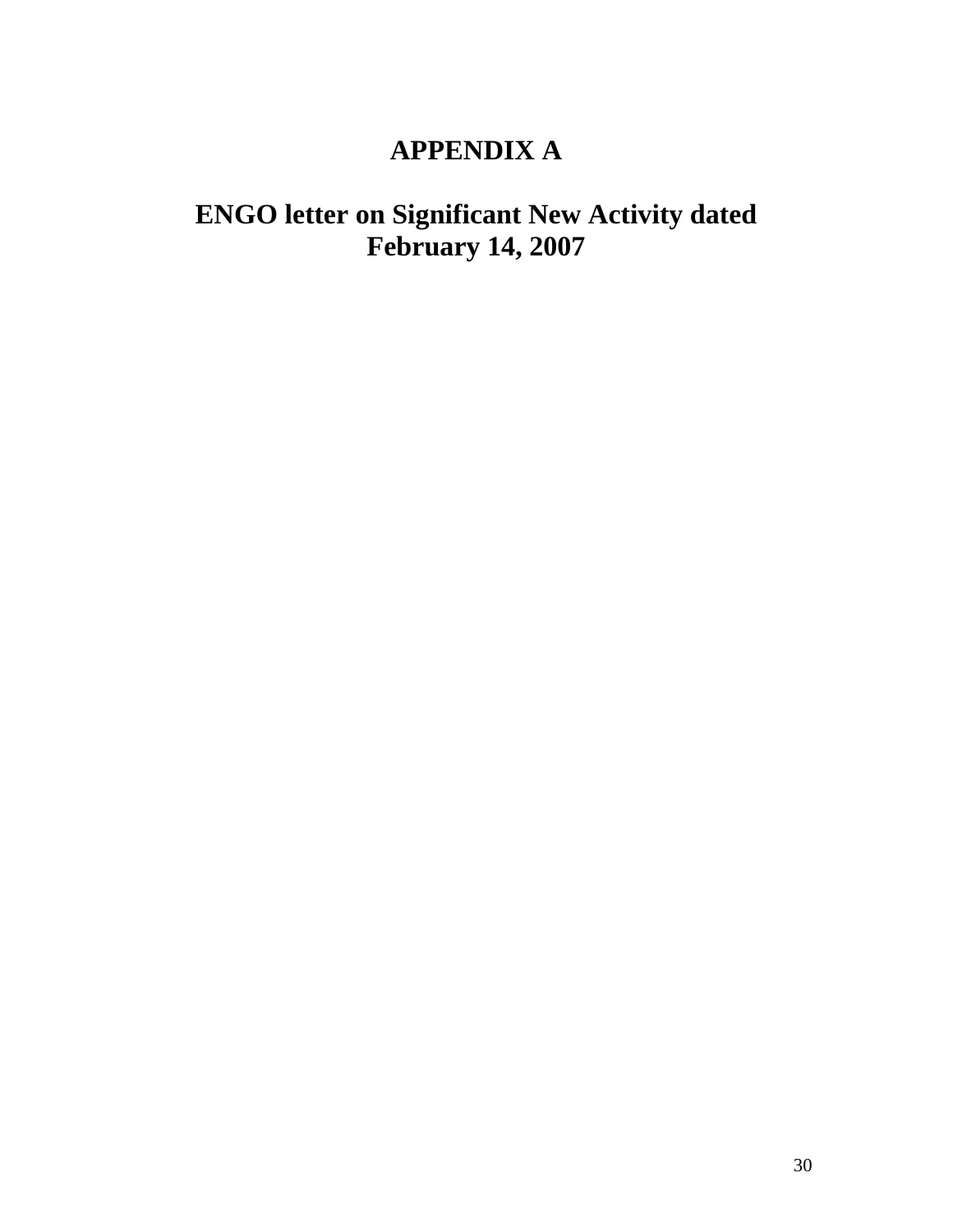February 14, 2007

**Director** Existing Substances Division Environment Canada Gatineau, Québec K1A 0H3

(fax) 819-953-4936 (email)

*Sent via email and regular mail* 

## **Re:** *Canada Gazette***, Part 1, Vol. 140, No. 49, December 9, 2006 Notice of intent to amend the** *Domestic Substances List* **to apply the Significant New Activity provisions under subsection 81(3) of the**  *Canadian Environmental Protection Act, 1999* **to 148 substances**

#### *Environment Canada's Use of SNAcs*

On December 9, 2006, Environment Canada posted a notice in the *Canada Gazette* indicating its intention to amend the Domestic Substances List (DSL) by applying the Significant New Activity (SNAc) provisions under subsection 81(3) to 148 substances. The proposal to limit the use of these substances through restrictive SNAcs is pragmatic in light of the fact that the government does not currently have the ability to delete these substances from the DSL. However, since the review of the *Canadian Environmental Protection Act, 1999* (CEPA '99) is now underway, the government should seek an amendment which would allow substances to be deleted from the DSL in these and other appropriate circumstances.

Following categorization, an industry survey under section 71, and a draft screening assessment under section 74, these substances are believed to be:

- Persistent, Bioaccumulative, and inherently Toxic (PBiT), and
- *Not* presently imported or manufactured in Canada in quantities above 100 kg per year, and therefore not considered to be CEPA-toxic under section 64 due to the lack of Canadian exposure.

The conclusion that these substances are not being imported or manufactured in quantities above 100 kg / year derives primarily from the results of an industry survey which was published in the *Canada Gazette* on March 4, 2006. In that survey, industry stakeholders were asked to indicate whether they manufactured or imported the substances in quantities more than 100 kg during the 2005 calendar year. While the intention of the survey was to identify those substances which are no longer in Canadian commerce (i.e. the 148 substances now subject to the SNAc notice), the survey had a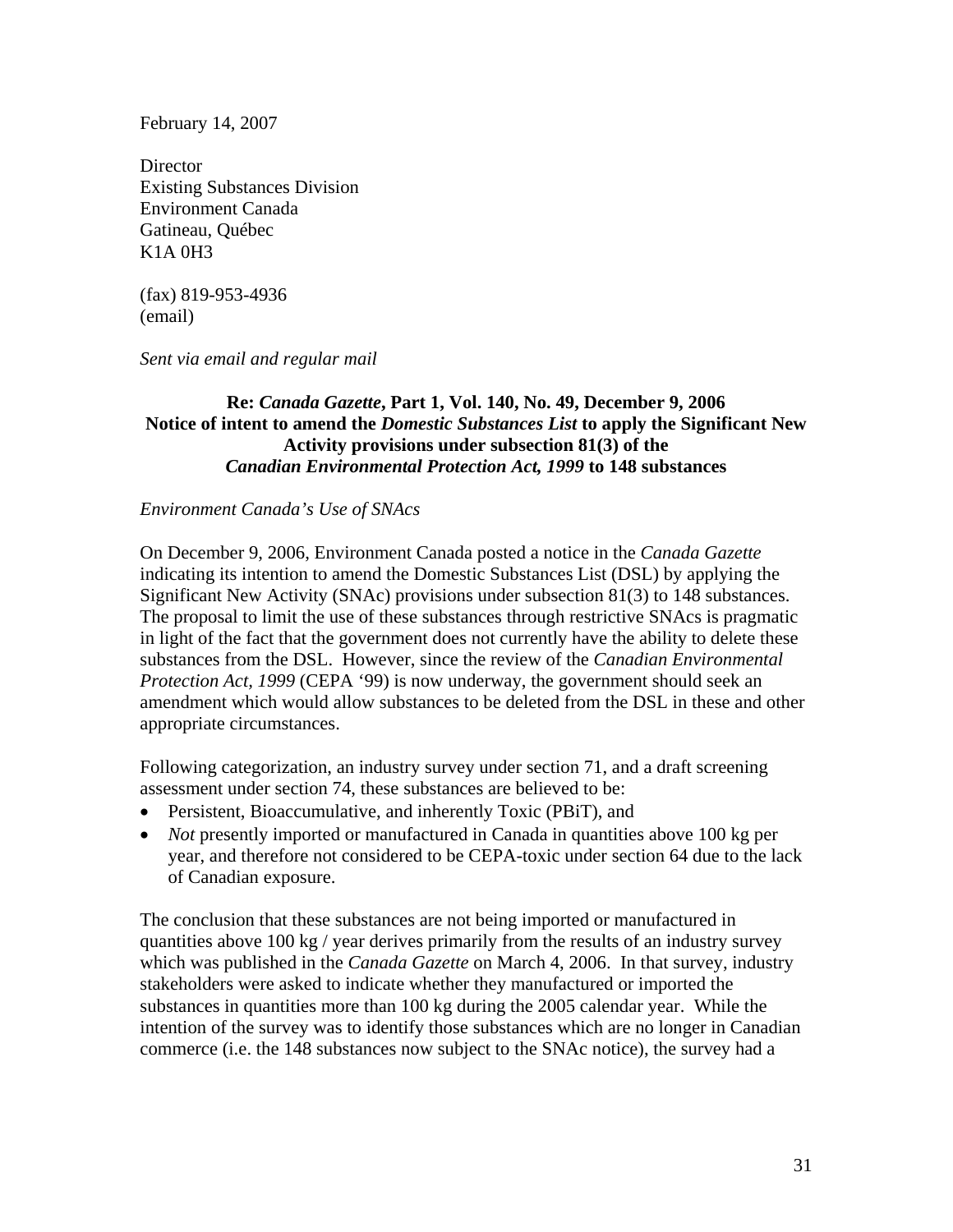<span id="page-32-0"></span>number of limitations.<sup>[10](#page-32-0)</sup> These limitations create the possibility that substances manufactured or imported in some year other than 2005, or in amounts smaller than 100 kg, continue to pose a hazard in Canada.

The SNAc proposal would require industry to reassess these substances under the New Substances Notification Regulations (NSNR) before undertaking any significant new use. The NSNR process is only triggered once the quantity of the substance reaches 100 kg / year, and the SNAc notice defines "significant new activity" as any activity involving more than 100 kg of the substance in a calendar year. This is problematic for two reasons. First, as noted above, such activities could already be occurring, and government would not be aware of them based on its 2006 survey results. It is unclear whether existing / ongoing uses not captured by the survey would be considered significant "new" uses and subject to the NSNR. Second, the threshold of 100 kg could still allow for damage to be done by these hazardous substances. The reasons for this could include their persistence in the environment, synergistic effects with other DSL substances, or potential for long range transport, to name a few.

There are other problematic aspects of the NSNR approach which should be modified with respect to these 148 substances. For instance, there is a lack of adequate and effective public transparency in the NSNR assessment process. Under that process, the Minister is required to post a notice in the *Canada Gazette* upon adding a substance to the DSL or the NDSL, granting a waiver, or imposing a condition, prohibition, or SNAc restriction. However, the public is not informed of new notifications, nor is the public typically given the opportunity to comment on draft risk assessment reports before final decisions are made.

Given the hazardous properties of these 148 substances, we urge the government to improve upon the NSNR process by imposing stricter transparency requirements through the Chemicals Management Plan. The public is entitled to be informed of, and comment upon, any proposed commercial use of these substances.

The SNAc notice goes on to indicate that, prior to the commencement of the proposed new activity, notifiers should submit the NSNR information requirements contained in:

• Schedule 4,

 $\overline{a}$ 

- Item 8 of Schedule 5, and
- Item 11 of Schedule 6.

Schedule 4 is the basic, minimal data set which is required of new substances which are being notified at the lowest volume trigger. The Schedule includes primarily identification information, and does not require the production of any test data (beyond

 $10$  Note: early in 2006, NGOs voiced a number of concerns regarding the structure of the survey. Most notably, the survey failed to capture companies that used the substances in 2004 or previously, or planned to use the substances in 2006 or subsequently, or used the substances in amounts under 100kg. See J. Ginsburg and F. de Leon, "Letter to Environment Canada regarding a Domestic Substances List (DSL) categorization survey" (16 March 2006), online:

<sup>&</sup>lt;cela.ca/uploads/f8e04c51a8e04041f6f7faa046b03a7c/537EC\_surveys.pdf>.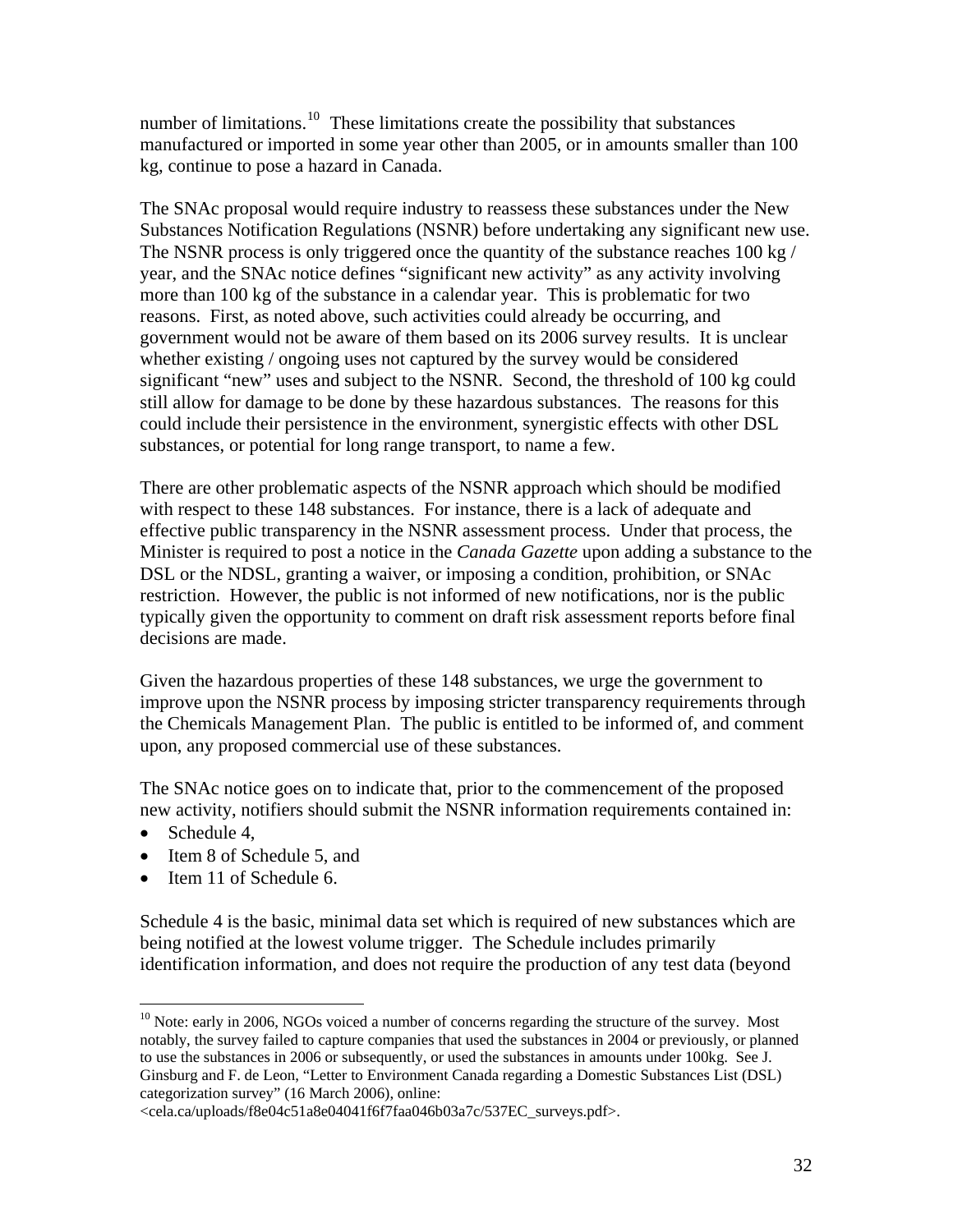<span id="page-33-0"></span>that which is already in the possession of the manufacturer or importer). Item 8 of Schedule 5 and Item 11 of Schedule 6 relate only to exposure information. Accordingly, should industry seek to (re)introduce the substances onto the market at quantities above 100 kg, they could be allowed to do so without submitting any test data whatsoever.

Government has indicated that "[c]onsidering the hazardous profile of these substances, there is limited possibility that they would be reintroduced." $\hat{I}$  However, given the fact that 1) government conducted its categorization and screening assessment without requiring any new test data, and 2) these substances are already believed to be highly hazardous, there should be no opportunity for continued use without industry demonstrating through scientific testing that the substances are safe. This would require proponents to provide, at a minimum, substantive testing data equivalent to the most rigorous data schedule provided under the NSNR, including:

- Data from one repeated-dose mammalian toxicity test, of at least 28 days duration, which test is selected on the basis of the most significant route of potential human exposure;
- Mutagenicity data obtained from an *in vitro* test, with and without metabolic activation, for chromosomal aberrations in mammalian cells; and
- For chemicals having a water solubility of greater than or equal to 200  $\mu$ g/L, adsorption-desorption screening test data, the hydrolysis rate as a function of pH and, if known, an identification of the products of the hydrolysis.

Further, we would augment the NSNR test schedules by requiring companies notifying these substances under the NSNR to also submit data on chronic toxicity, endocrine toxicity, neurodevelopmental toxicity, as well as information regarding safer alternatives. Additionally, the government should provide explicit guidance on how the precautionary principle will be applied to regulatory decisions affecting these substances, in light of their hazardous characteristics identified through the categorization process.

# **Recommendation: The Government of Canada should seek an amendment to CEPA '99 which would allow substances that are no longer in Canadian commerce to be deleted from the DSL.**

**Recommendation: Any existing or ongoing uses of the 148 substances which were not captured by the 2006 survey should be considered "new" and subject to the NSNR requirements. Before and until such time as they have received approval under the NSNR, government should impose mandatory risk management measures to eliminate these uses from the Canadian market.** 

**Recommendation: The Government of Canada should establish a process to enhance public transparency and participation in any notification to the NSNR involving these 148 substances. The public should be informed of any notifications** 

 $\overline{a}$ 

<sup>&</sup>lt;sup>11</sup> Government of Canada, "Provisions for Significant New Activities and Outcome from DSL Categorization" (Presentation at the Chemicals Management Plan: Technical Briefing, Ottawa, 15 December 2006).